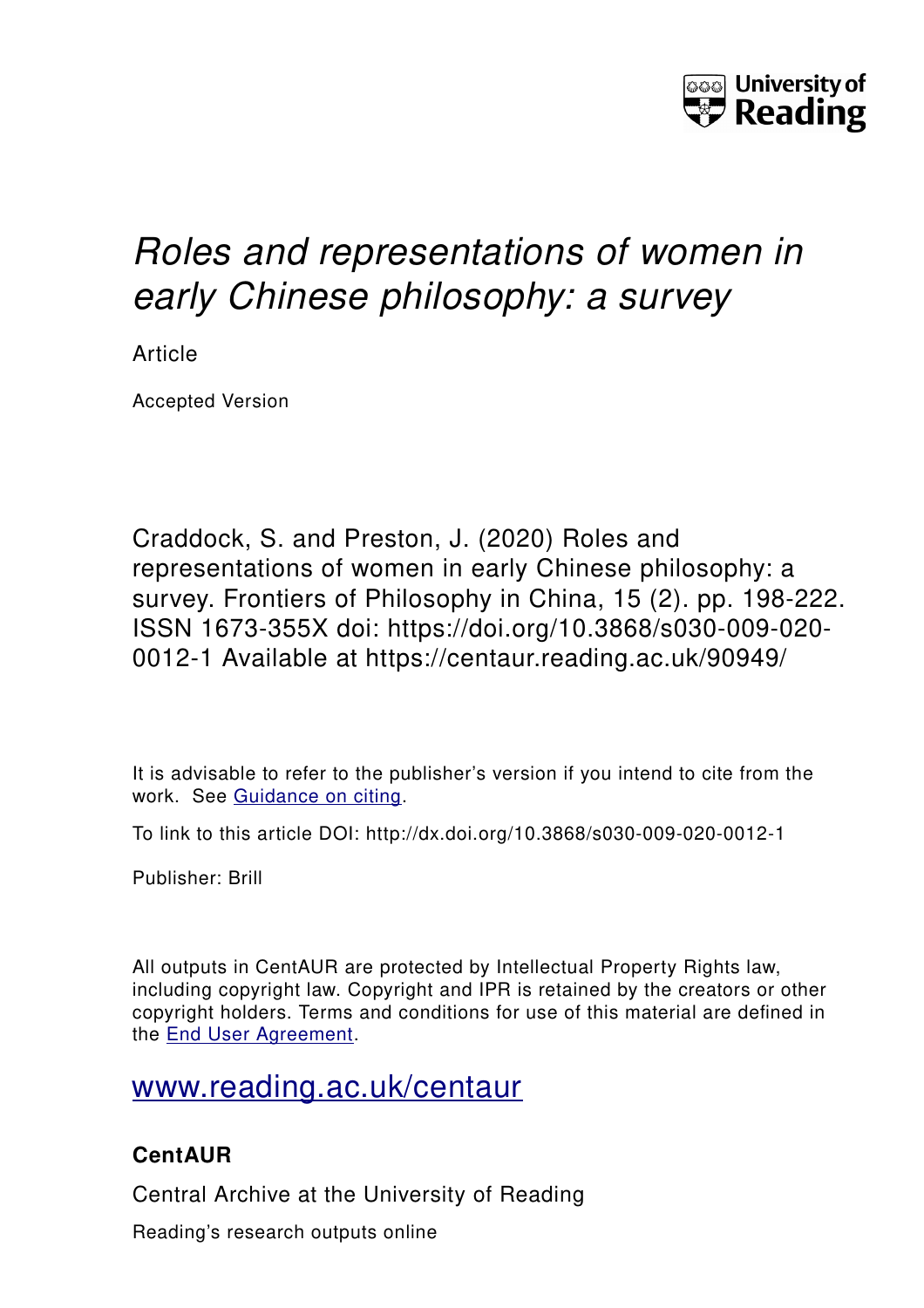#### Sarah Craddock, John Preston

#### Roles and Representations of Women in Early Chinese Philosophy: A Survey

**Abstract** An understanding of the roles and representations of women in classical Chinese philosophy is here derived from central texts such as the *Analects*, the *Lienu Zhuan*, and the *I Ching*. We argue that the roles of women during the classical period of Chinese philosophy tended to be as part of the "inner," working domestically as a housewife and mother. This will be shown from three passages from the *Analects.* Women were represented as submissive and passive, as with the qualities ascribed to *yin* energy, and therefore as rightfully subordinate to men. However, despite representations of women in philosophy being thus at this time, there were exceptions, specific women who could take a male "outer" political role. The story of Ling Liang from the *Lienu Zhuan* suggests that although women being involved in "outer" affairs was looked down on, there were still women who would be and who would occasionally get praised for doing so. This shows that it was realised, explicitly or otherwise, that women were capable of taking those roles, but also that they were not allowed to take such roles at that time.

**Keywords** women, roles, *yin/yang*, early Chinese philosophy, distinctions

Sarah Craddock, John Preston (⊠)

Department of Philosophy, University of Reading, Reading RG6 6UD, UK E-mail: [j.m.preston@reading.ac.uk](mailto:j.m.preston@reading.ac.uk)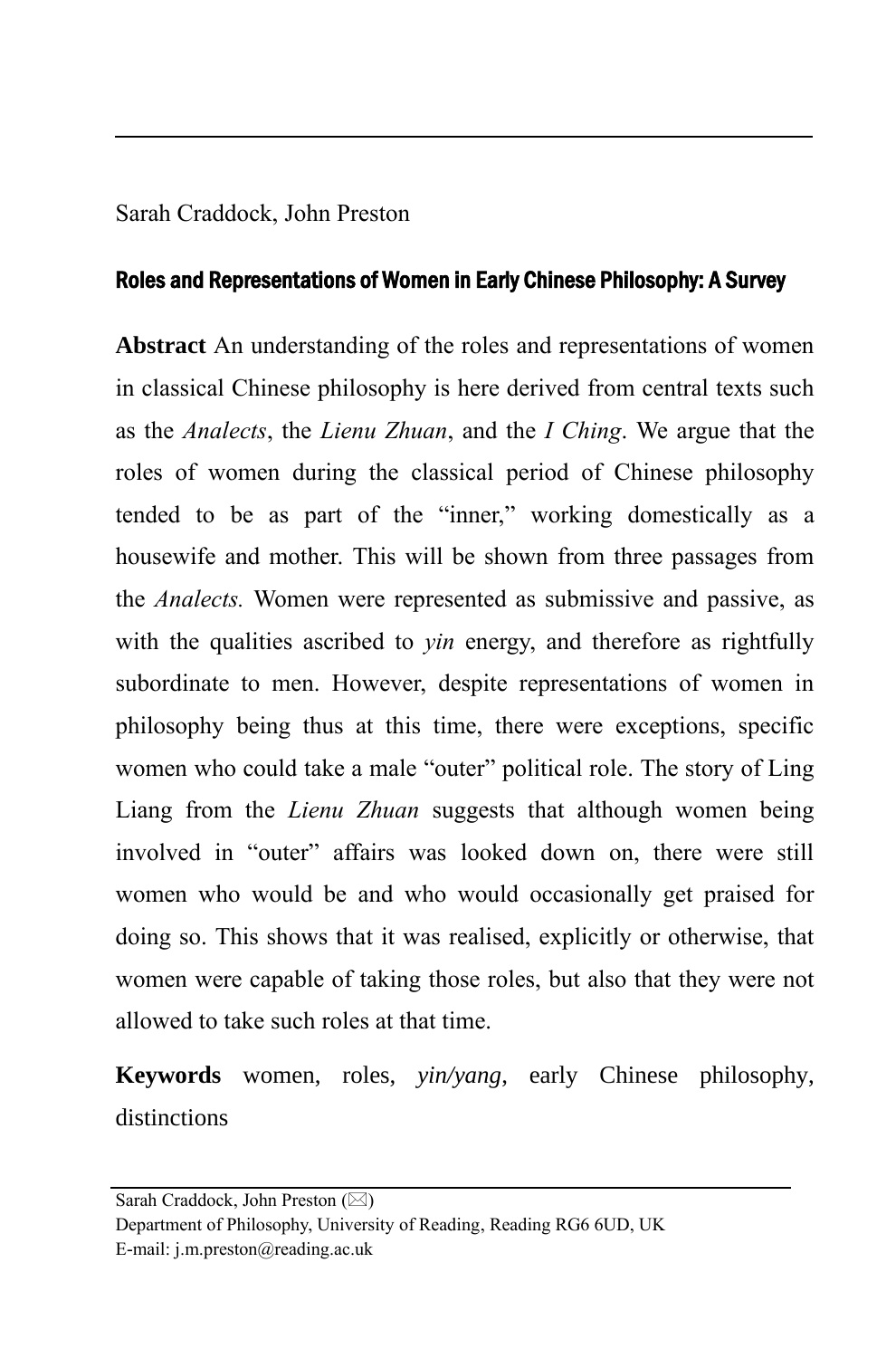#### 1 Introduction

This paper considers the roles and representations of women in Chinese philosophy, looking particularly at the classical period [5th– 3rd Century BCE] (see Goldin 2019) of Confucius, his disciples, and certain post-Confucian thinkers. The main texts we will consider are the *Analects*, the *Lienu Zhuan*, the *I Ching* and further writings from philosophers in the tradition of classical Chinese philosophy.

Section 2 of this paper looks into the origin of the *yin-yang*  distinction, in order to consider its original meaning. It then discusses the works of Dong Zhongshu, and how he may have introduced the correlation between the *yin-yang* distinction and gender to Confucianism. We then consider the different qualities associated with *yin/feminine* and *yang/masculine* and discuss whether this *yin-yang*  gender distinction may have been a foundation for the roles given to women and how they were represented during the classical Confucian period. Section 3 of this paper considers three passages from the *Analects* which mention women and analyses these passages to consider how women were represented in this text. The idea that in the text women were represented as subordinate to men regardless of their class or wealth will be explored further. Here, we also consider a biography of a woman named Ling Liang from the *Lienu Zhuan*.

Section 4 looks specifically at one of the oldest sacred texts of Confucianism, the *I Ching*. It explores the passages which refer to women and wives to discuss the idea that women were also represented as subordinate to men, similarly to the *Analects.* The *I*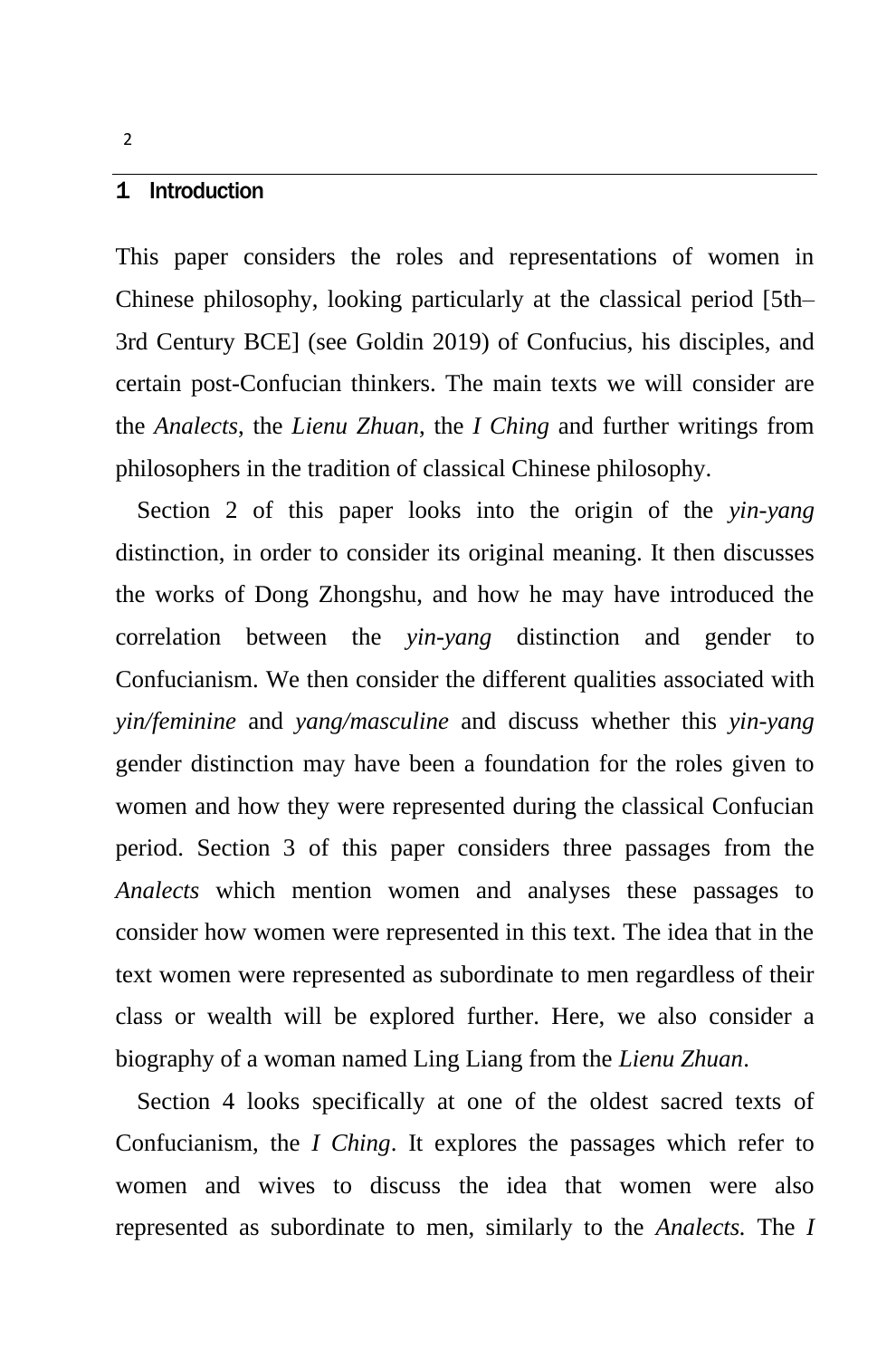*Ching* also offers some interesting opposing passages to those previously discussed, to suggest a more harmonious representation of a husband and wife's relationship. Throughout the exploration of these texts, this paper will refer back to and consider how the *yin-yang*  gender distinction may play a role in the representation of women during this time. Lastly, the final section, Section 5, will consider discussions of women in the works of post-Confucian thinkers, such as Mozi, Mencius, Laozi, and Xunzi, especially noting the introduction of the term "distinctions" used to describe the differences between men and women.

#### 2 *Yin-Yang* and Women

The *yin-yang* distinction has been thought to help in understanding the roles and representations of women in Chinese philosophy. However, it was not originally a gendered distinction. It explained opposites, such as dark and light, up and down, old and young, summer and winter, and movement and rest, and would have been used to describe natural phenomena, such as the light and weather (Wang 2019), and the cycle of the day rotating from light to dark. As well as stating those opposites, the distinction implied that they must work together to create harmony, to keep humans evenly balanced between heaven and earth (Wang 2012, 2). However, the introduction of *yin-yang* into Confucianism did then affect that tradition's representations of women.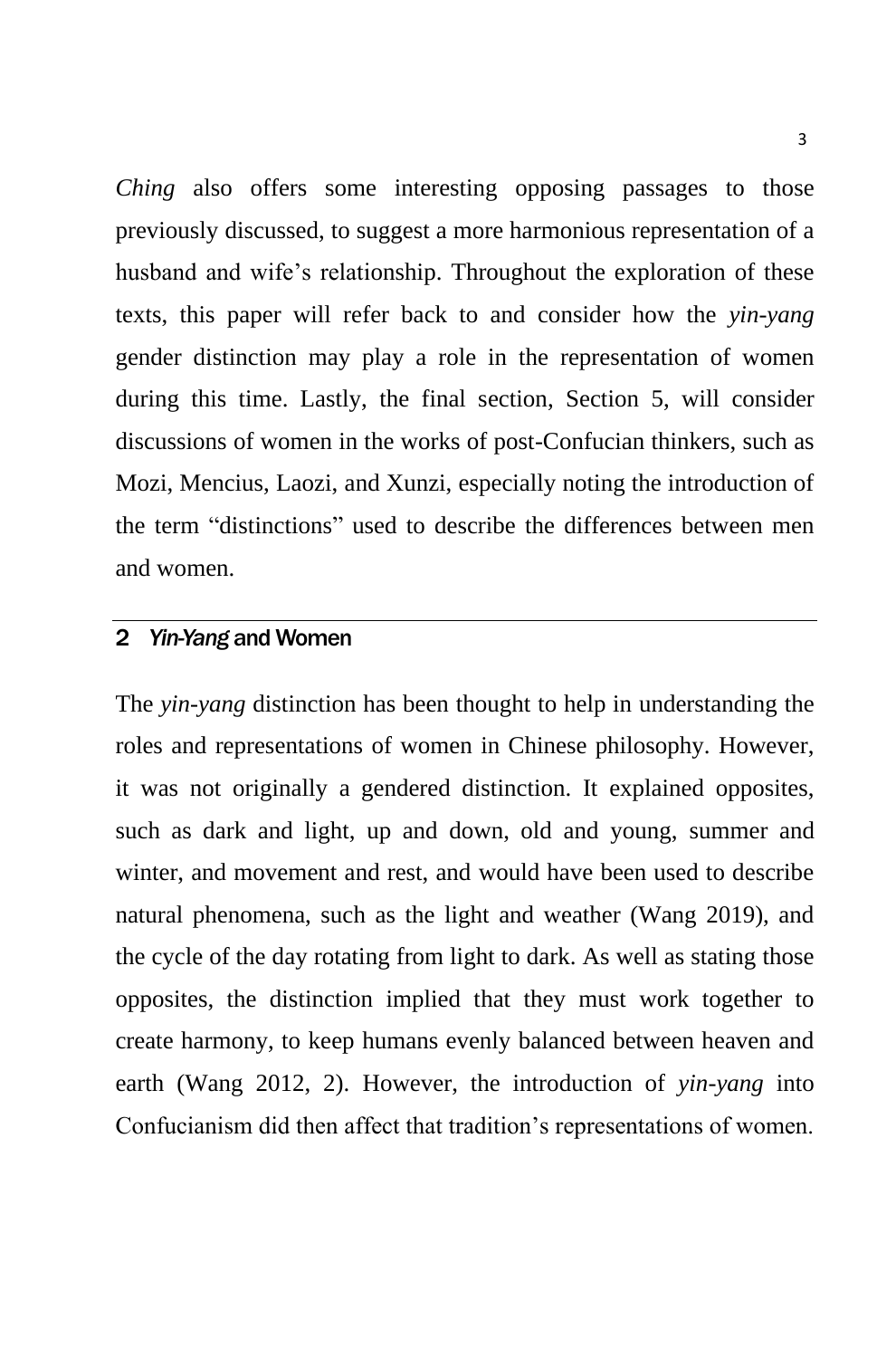Although it was originally used to understand harmony and to follow routine, after it was introduced into Confucianism the *yin-yang*  construct was also applied to gender. There is no reason to think that this happened, though, until Dong Zhongshu 董仲舒(179–104 BCE), the chief minster to Emperor Wu during the Han dynasty (Duignan 2019). His gendering of the *yin-yang* distinction has been traced back to his writings in *Luxuriant Gems of the Spring and Autumn* (*Chunqiu Fanlu* 春秋繁露) (Wang 2005, 212). His innovation was to add to the way the construct was already used as a distinction between cosmological features (heaven and earth, etc.) to apply it also to two different kinds of energy. Dong claimed that "The *yinyang* of heaven and earth should be man and woman; man and woman should be *yinyang*" (Wang 2012, 100). By this, he meant that humans possess some of the energy of *yin-yang*, more specifically that women possessed *yin* energy, and men possessed *yang* energy. This gendering of *yin-yang* energy may have been the result of noticing that the differences ascribed to these energies is similar to the existing and supposedly natural differences between males and females, and their roles within society. Further, Dong also introduced the idea that *yin* and *yang* energies exhibit a gendered difference in their causal powers. If too much rain was causing flooding, for example, he suggested that women with *yin* were to be moved away whilst men with *yang* were to come out in public. This is because he believed that the extreme weather conditions were caused by an imbalance in *yin-yang* energy (Wang 2005, 213). This clearly demonstrates how Dong introduced the

4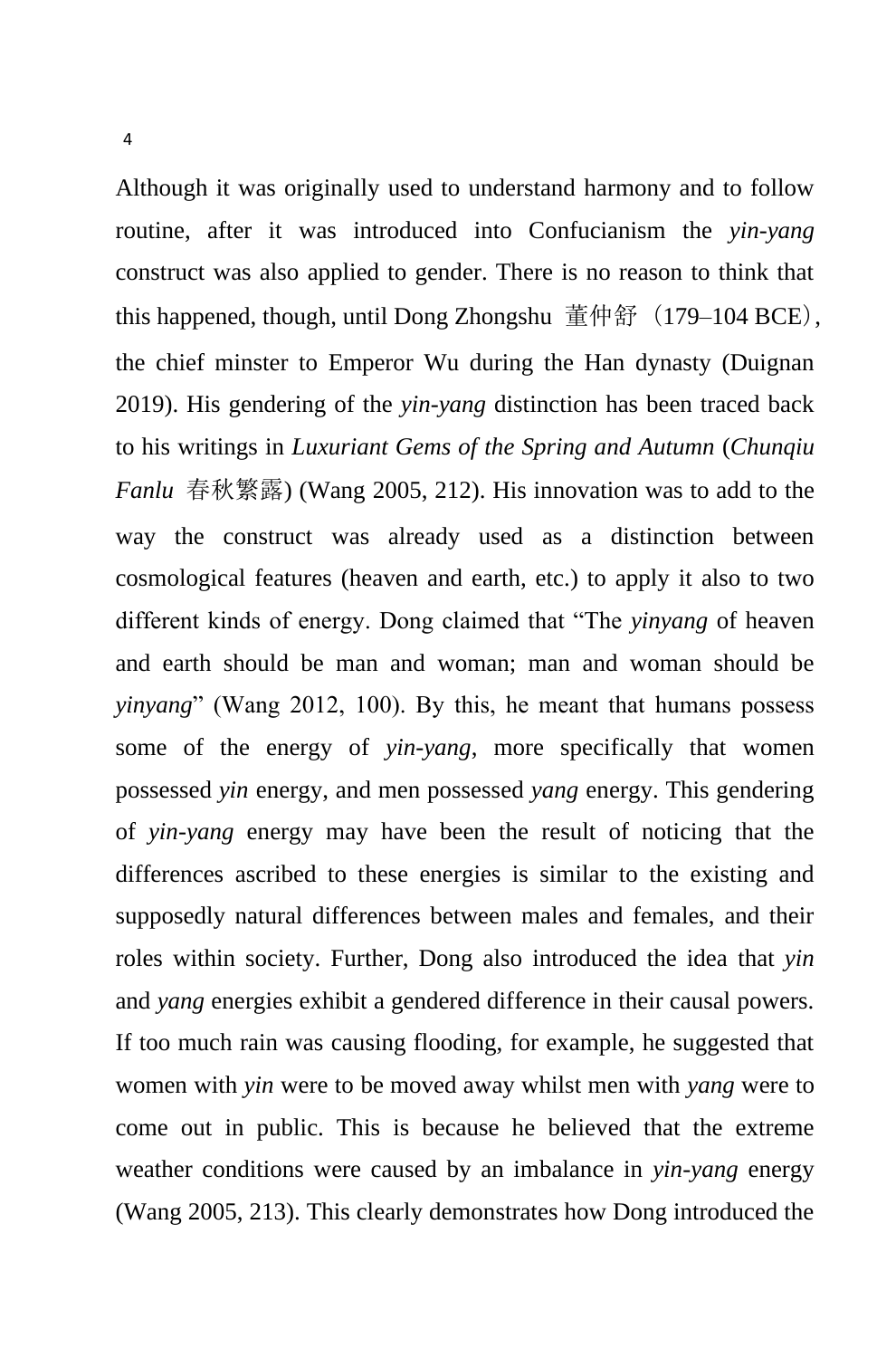idea of *yin-yang* energy and division for humans and genders, and that he believed the energy in humans could affect the harmony and order of heaven and earth. This may be because the relationship between *yin*  and *yang* within human's energy reflects the relationship and order of heaven and earth. It is the same energy which moves both humans and heaven above, described by Dong as "dislikes, happiness and anger" in humans, and "warm and chilly, hot and cold" in heaven (Wang 2005, 212–13). Further, Dong also suggested that *yin* and *yang* were displayed in politics and government. This is because *yang*, the bright and strong energy, has the abilities and qualities to be the energy for these activities, which *yin*, the dark and weak energy, should avoid (Wang 2005, 219). This clearly suggests a rationale for the existing difference in political roles for women and men, which we will further discuss while also considering how women would have been represented due to the *yin-yang* gender distinction.

 A first thought about the *yin-yang* gender distinction introduced by Dong might expect it to represent women as equal to men, due to the balance needed between the two opposites to complement each other and create harmony. This may appear to be the case, especially with sexual intercourse, however the divide between the *yin* and *yang* in fact represented women as both different from and inferior to men. Robin Wang explains this clearly, saying "although both heaven and earth are necessary and inseparable, heaven is elevated. This view puts male and female on a different scale; male is higher and weightier than female" (Wang 2012, 106). This highlights the difference in power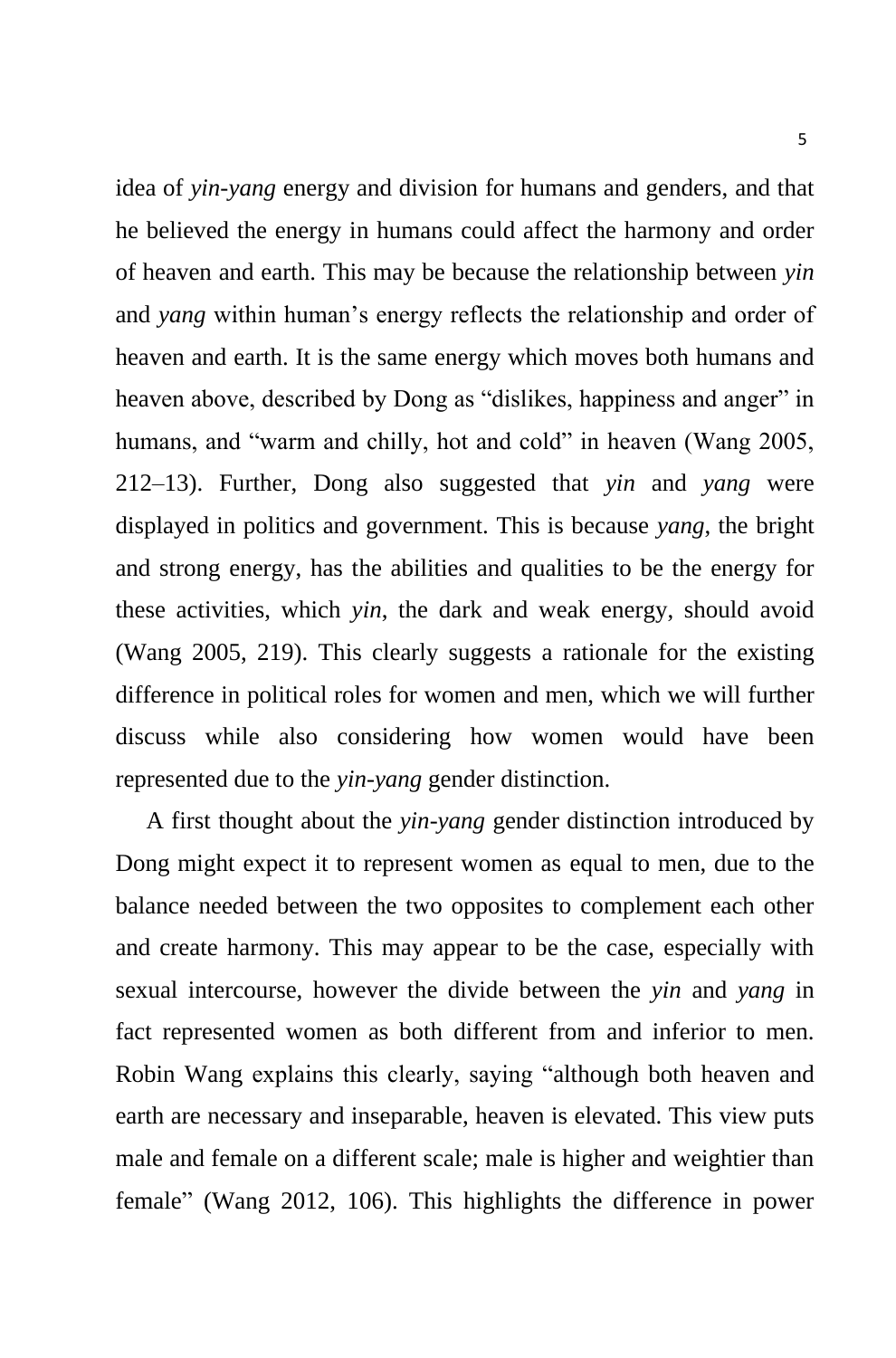between *yin* and *yang* and female and male. Rather than thinking of *yin*  and *yang* as a "harmony" of equals, Dong conceived of it as "unity" (Wang 2005, 216). This changed the dynamic between the two, and may have affected the representation of women in Confucian philosophy by automatically associating them with *yin*, making them appear inferior to *yang*, associated with men.

The qualities typically associated with *yin* and *yang* differ significantly*.* This is worth considering when looking at how women were represented, as the qualities of *yin* were associated with women. Positive *yin* energy associated with women would have been creative, intuitive, and loving. More negative *yin* energy associated with women would however have been manipulative, jealous, and bitter (Foley 2010, 27). Roles assigned to women based on these qualities would have marked them off clearly from roles assigned to men. For example, if women were thought to have had nurturing qualities associated with yin energy, this would have legitimised their being given roles such as being housewives and caring for children. This would also explain why women were not thought suitable for working in government or politics, the negative qualities of *yin* appearing inappropriate for such roles when contrasted with the positive qualities of *yang* attributed to men, these being strength, action, and productivity (Foley 2010, 28). The distinctions reflecting the roles of women are also apparent in early Confucian texts written for women, such as Ban Zhao's *Lessons for Women* (*Nüjie* 女 誡 ) written during the Han dynasty [202 BCE-9CE]. Here, it is written that "the Way of husband and wife is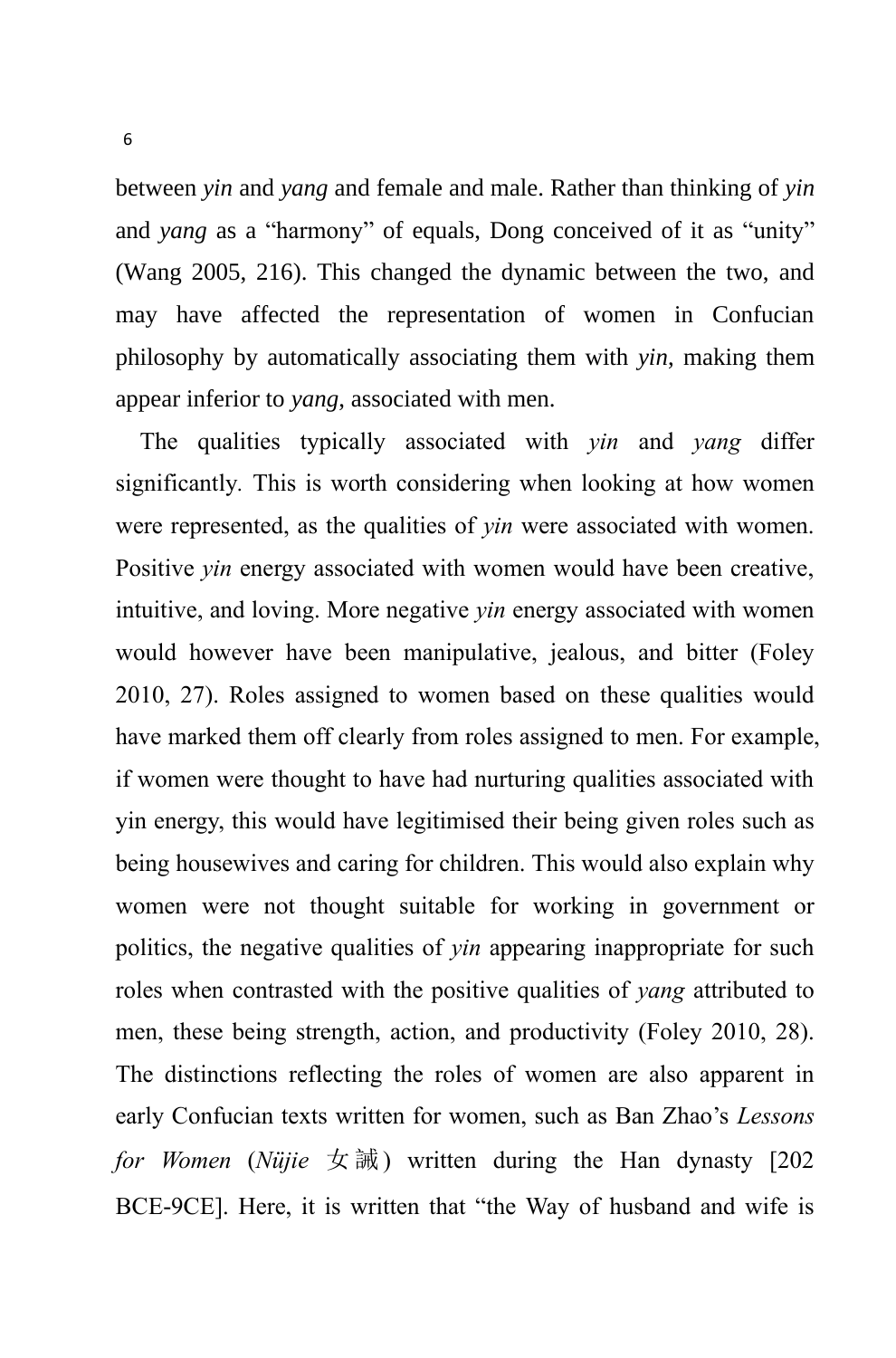intimately connected with *Yin* and *Yang*" and that gentlemen "only know that wives must be controlled, and that the husband's rules of conduct manifesting his authority must be established" (Swan 1932, 84). This brings out both how *yin* and *yang* ought to create harmony to tradition, yet also how the *yin-yang* gender distinction represents women to be inferior to men, reflecting and reinforcing unequal relationships between husband and wife. Though unequal, both energies are thought to work together to create a unity and balance through carrying out different roles. This unity may be thought to be what maintains harmony between the energies. The separate qualities given to *yin* and *yang* offer an explanation for why women's roles did not include government, and why they were represented as inferior to men in these respects.

Overall, Dong Zhongshu's gendering of *yin-yang* and his application of it to humans separated men and women based on the qualities attributed to *yin* and *yang.* This would explain the foundation behind the roles and representations of women in Confucian philosophy. Because of the difference between the *yin* energy attributed to women and the *yang* energy attributed to men, with *yang* being the higher of the two, women were represented as inferior to men and unable to take on roles within government*.*

#### 3 The *Analects* and Women

How might the original *yin-yang* distinction have been a foundation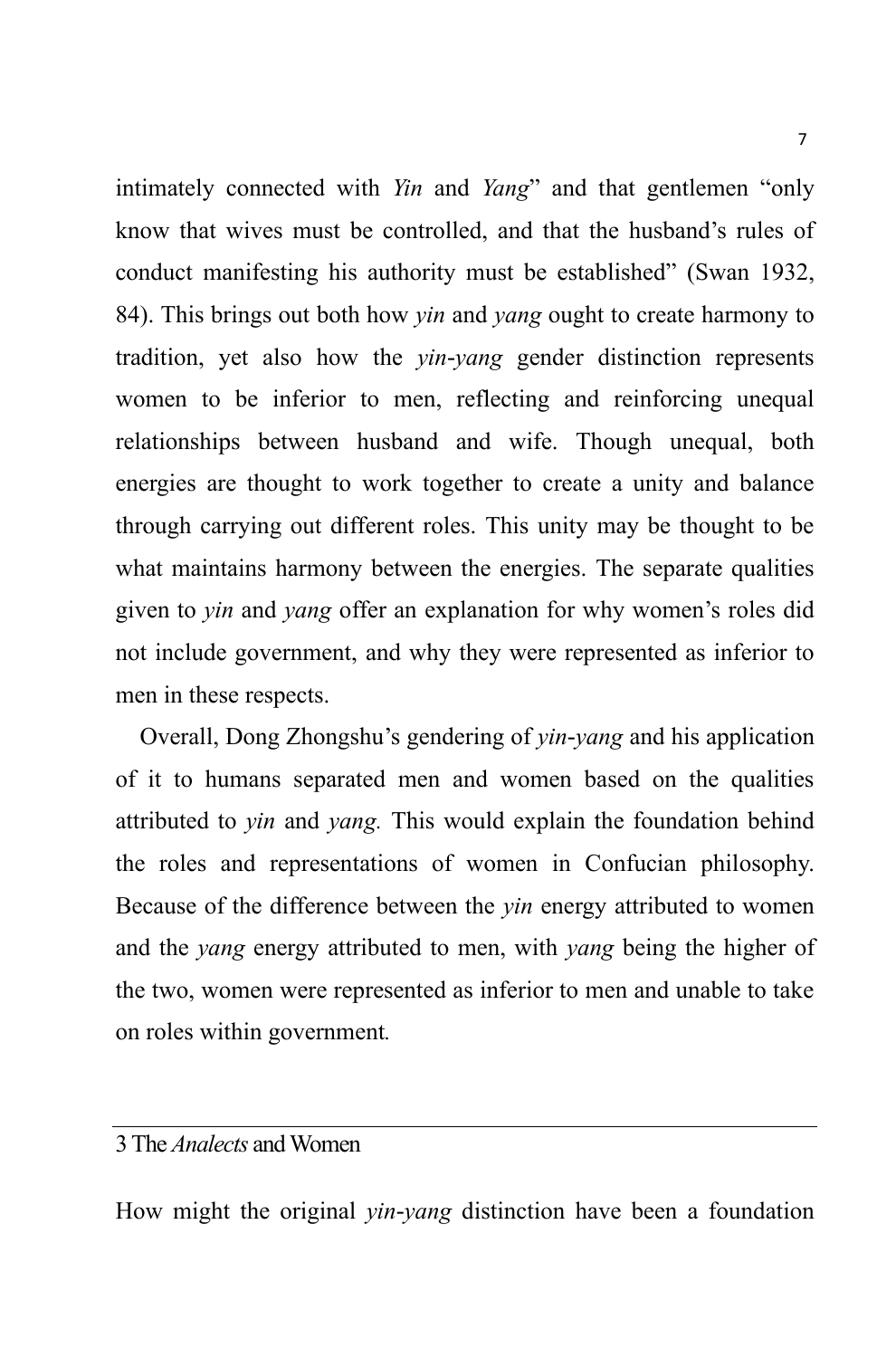within sacred texts such as the *Analects* and the *I Ching*, with regards to the roles and representation of women in philosophy during the classical Confucian period? The *Analects* is a text thought to have been compiled and written by the followers of Confucius [551–479 BCE] during the Warring States period [475–221 BCE]. There are only three passages within the text which refer to women. We will consider both the *Analects* and a section from the *Lienu Zhuan* (列女傳). We will show that, while women were already represented as inferior to men, and unsuitable to participate in government and politics, some women did nevertheless take part in these roles, even though their doing so was mostly looked down on by men during the time.

*Analects* 17.25 is arguably the passage which gives the most direct insight into how women were represented during the classical Confucian period in the works of Confucius:

Women and small men are difficult to nurture. If you get too close to them, they become uncompliant, and if you stay too distant, they become resentful. (Eno 2015)

It is important to note that the translation of the word "*nuzie*" 女子, which is "woman" in English, may vary. For example, one cannot say for certain that Confucius was referring to either lower-classed women (who would be grouped with "small men," having a status such a servant (Kinney 2017, 150)), or instead to all women. What is more, the translation of "small men" here also varies between "inferior men"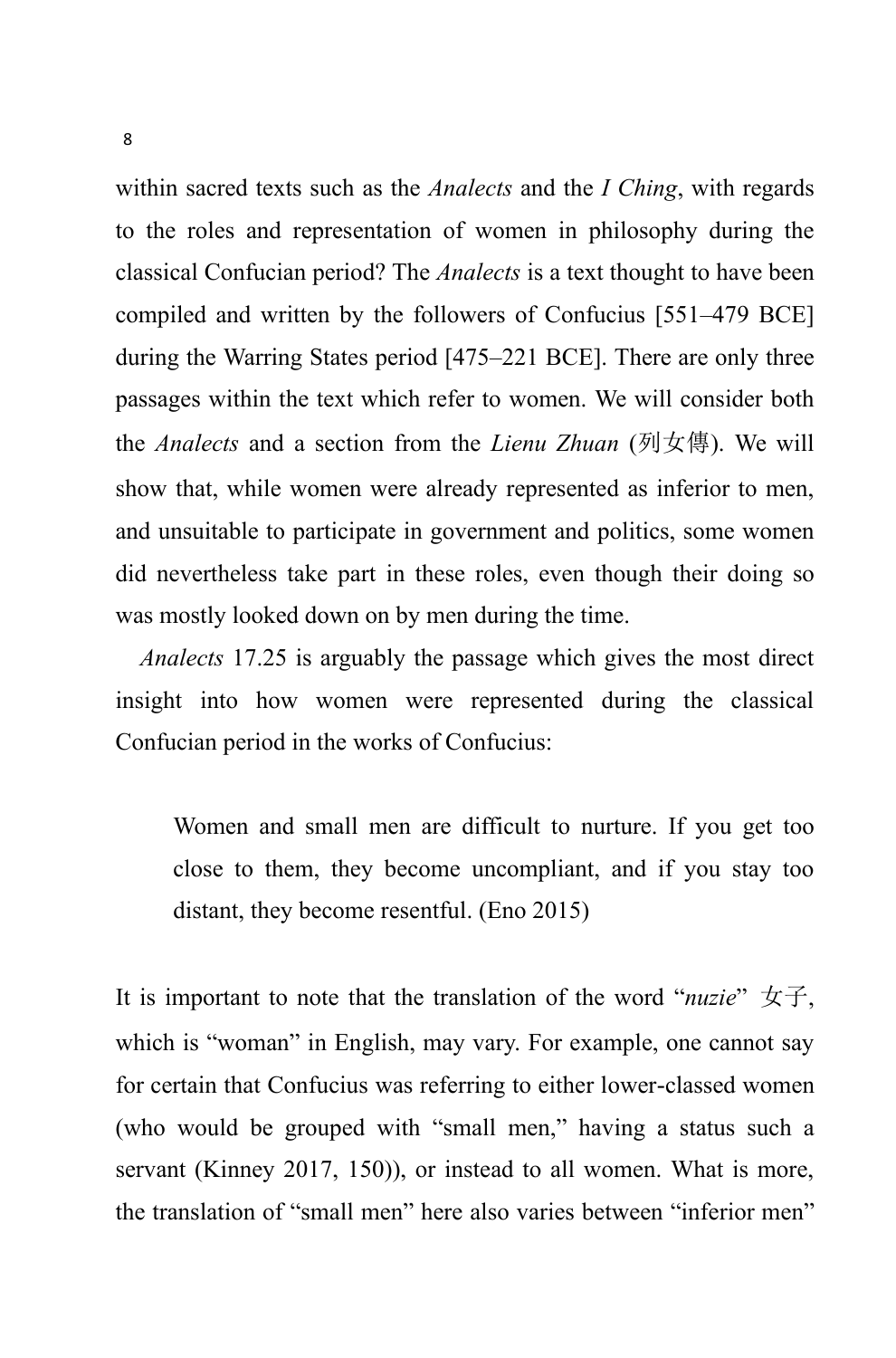(Muller 2018) and "petty persons" (Li 2000, 83).

Despite these different interpretations of its crucial words, 17.25 is probably the clearest passage showing how women were perceived by male philosophers during the classical Confucian period. Even if Confucius was referring only to lower-class women who were on the same social level as servants and "petty people," and not to women as a whole, this passage still represents lower-class women who were unmarried and working within households as un-obliging and challenging persons to deal with. When written about in such a way, especially using the term "nurture," it gives the impression that these women were not actually represented as adults, but more like difficult pets or children who men had to deal with carefully.

On the second interpretation, in which Confucius is referring to *all*  women, women are represented as being at a much lower level than men. This is because "women" are here grouped with the "small," "petty people," who were thought to be lower-ranking men. This suggests that men could be distinguished by their social class, intelligence, occupations etc., whereas all women were regarded as lower, "uncompliant" and "resentful" regardless of their status, intelligence or occupation. Although this passage does give the impression that women were still regarded as people with opinions of their own, the use of the concept "petty" implies that their opinions were not thought to be worth considering. Therefore, if referring to all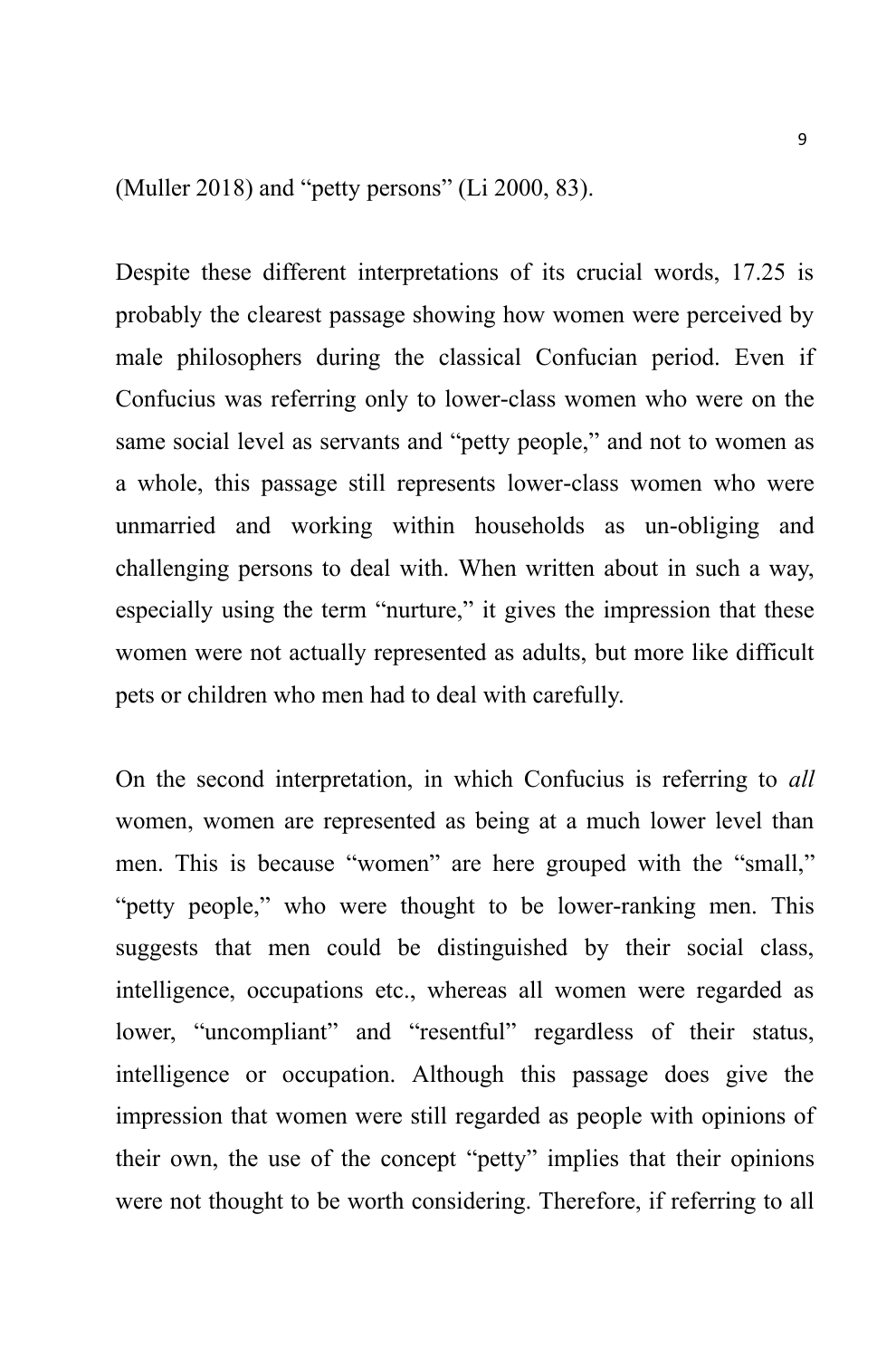women, then the representation of women in classical Confucian philosophy could be thought to be as bitter, disobedient and somewhat less than fully human. We suggest this because the passage appears to be written as guidance for men to understand women and "small" men, as if they ought to know how to "nurture" them. This raises the question whether women would have been given the opportunity to take part in intellectual roles if they were all just to be disregarded as difficult lower-status beings who needed to be taken care of.

Overall, both interpretations of *Analects* 17.25 give the impression that women during the classical Confucian period were represented as difficult, "petty" people that men would have had to be careful with, suggesting that they were not represented as individual, intellectual beings.

The second passage we will discuss, *Analects* 6.26, is rather different, as it is not a direct statement about women, but is instead about Confucius visiting a woman:

The Master having visited Nanzi, Zulu was displeased, on which the Master swore, saying "If I have done anything improper, may Heaven reject me, may Heaven reject me!" (Kinney 2017, 153)

This passage is about Confucius, the Master, visiting a woman, Nanzi, and the unhappy reaction of a man, Zulu, about that meeting. Nanzi, who was thought to be the concubine of Duke Ling of Wei, had been described as promiscuous and failing to follow rituals (Foust 2016, 21–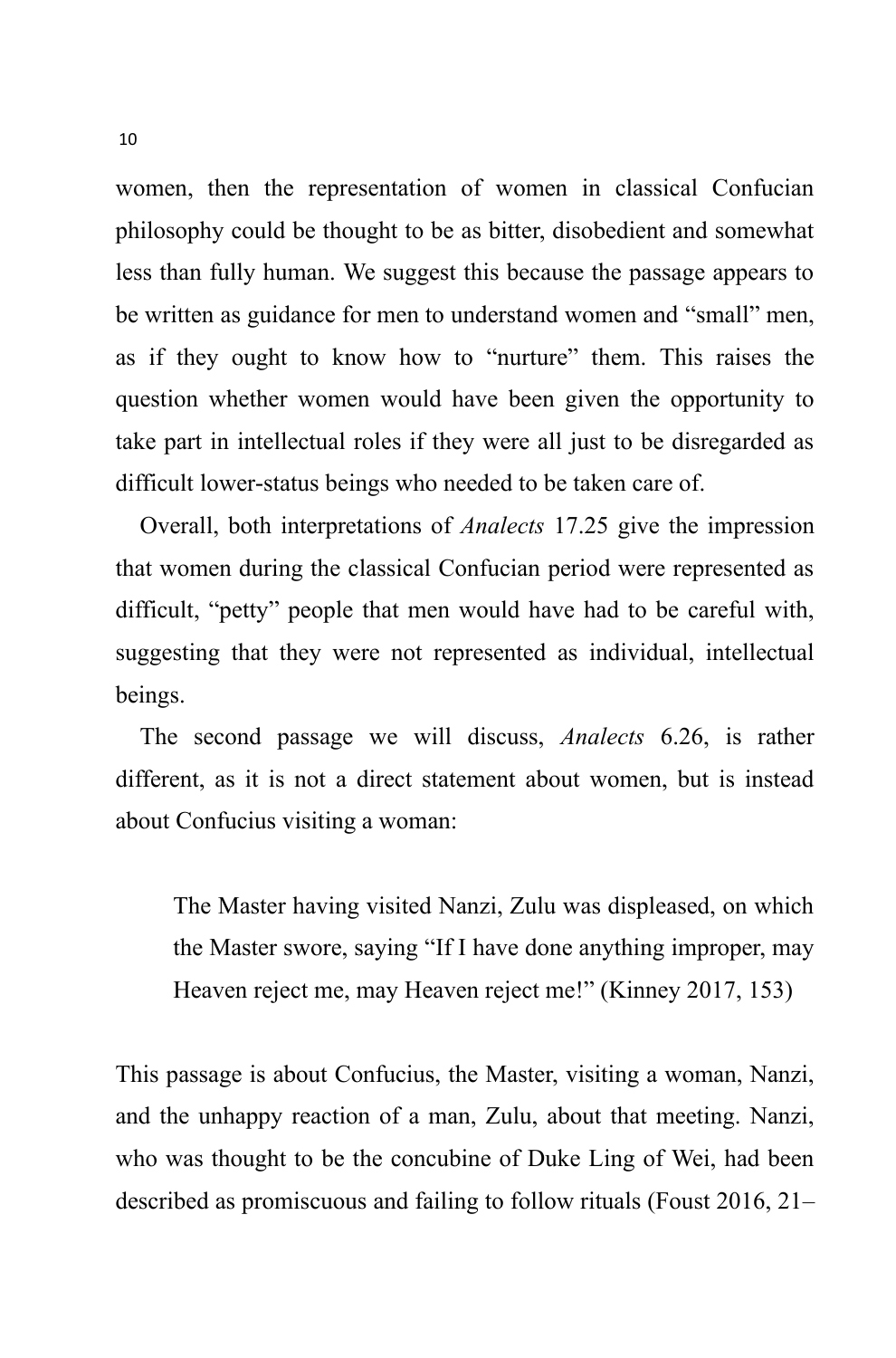Despite not being as direct as 17.25, this passage does give some insight. Zulu may have been unhappy with Confucius visiting this woman because of her reputation as promiscuous and her inability to follow correct ritual regarding interactions between the sexes. Because Nanzi is one of very few women to be mentioned by name in the *Analects,* an impression might here be generated that women in general did not follow ritual correctly, and thus ought to be avoided.

It is also worth considering whether Confucius would have been visiting Nanzi to discuss political subjects. Nanzi is thought to have referred to herself as the "little king" (Foust 2016, 22) when inviting Confucius to visit, suggesting that she may have had some interest or involvement in government and politics. The second reason this passage is interesting is because, despite showing that men would be "displeased" with a woman discussing politics and what would generally be regarded as a 'man's job', it still displays Confucius himself willingly meeting with a woman to discuss such things. This might suggest several things. Firstly, it can tell us about the roles of women. The passage gives the impression that women were not supposed to be involved in "outer" affairs because men would disapprove, and their roles were to stay in the household doing tasks for women, such as weaving. This links back to the gendered *yin-yang*  distinction, which implied that a woman's role involved more "inner"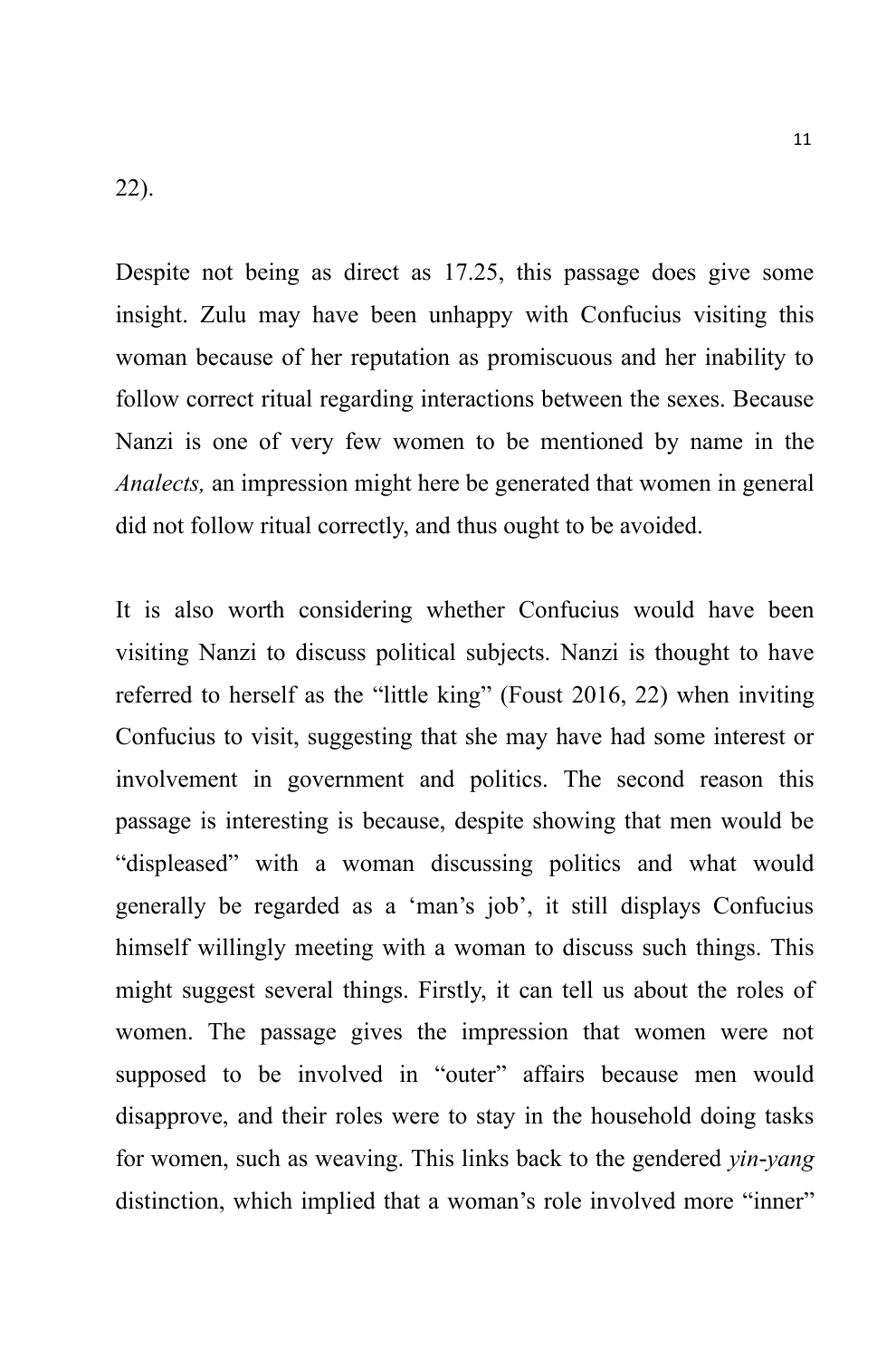(domestic) tasks, whereas a man's role would involve "outer" tasks, such as politics. Secondly, it can suggest that despite their roles not involving politics, some women would have still had the ability to discuss and engage in political affairs, and that this was not entirely looked down upon by educated men, if indeed Confucius met with Nanzi to do this. Finally, the existence of this passage may also suggest that women were represented as unworthy of occupations involving politics, government and general 'outer' affairs *because* of the attitude towards Confucius and Nanzi meeting. This may be reflected, for example, in later works such as Ban Zhao's *Nujie* (*Lessons for Women*)*,*  which was written to teach women how to behave appropriately. It states that "womanly words need be neither clever in debate nor keen in conversation" (Swan 1932, 86). This supports this interpretation of the passage by suggesting that women were not represented as equal to men with regard to occupation, and that women were not to partake in debate and discussion involving politics.

Overall, despite the passage being generally negative towards the idea of Confucius meeting with a woman, whether it be because she was promiscuous or because she was interested in state affairs, it still shows Confucius was willing to meet and talk with her, which may be regarded as a more positive representation of women and their roles during this period.

The third and final passage about women is *Analects* 8.20. Similarly to the previous passage, this only makes reference to one woman without making a direct statement about women in general: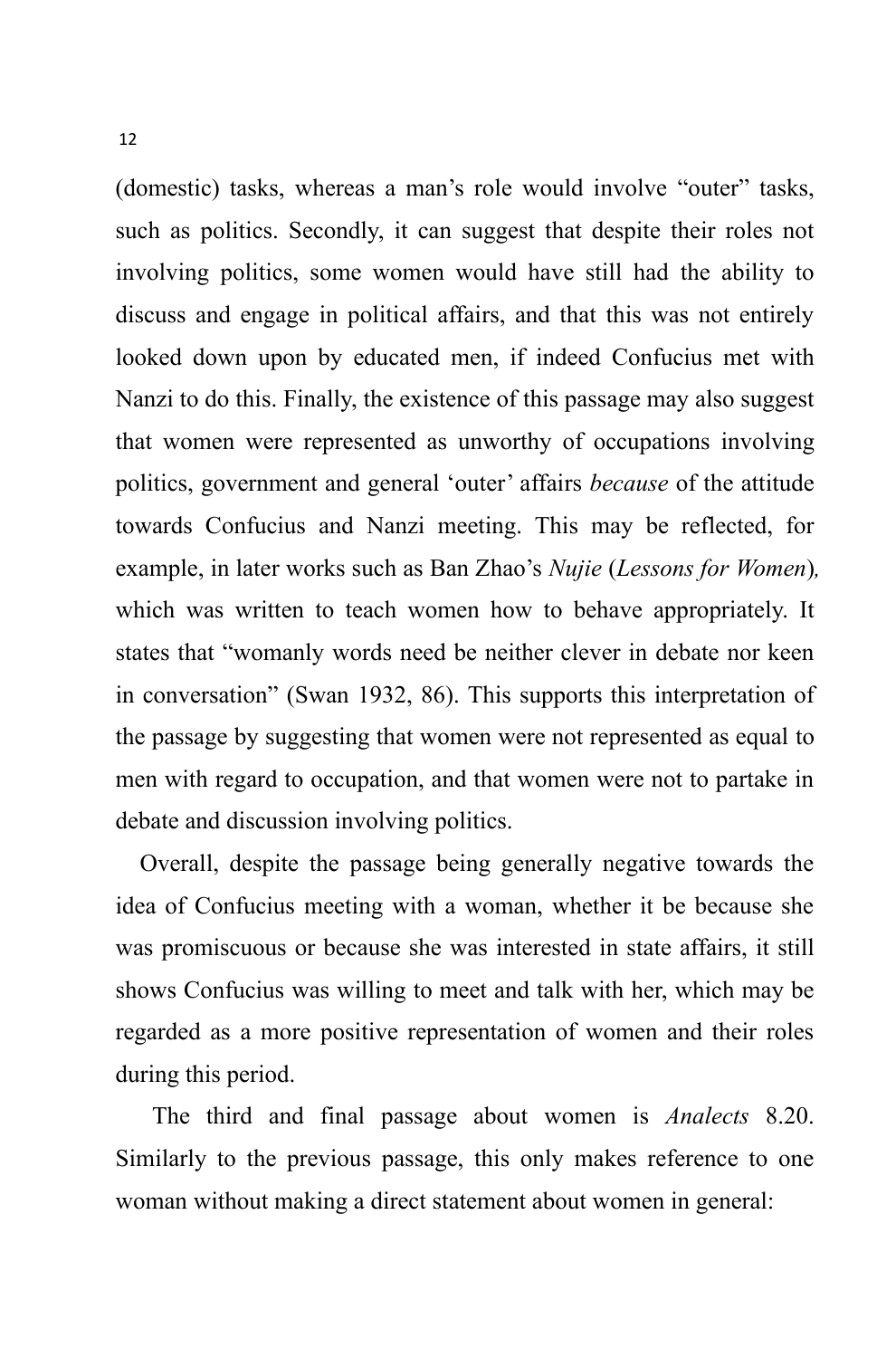Shun possessed five ministers and the world was ordered. King Wu said, "I have ten ministers to curtail the chaos." Confucius commented, "Talent is hard to find, is it not! In the times of Yao and Shun it was most abundant. And of the ten, one was a woman: it was merely nine" (Eno 2019).

This may also be translated to say that King Wu 周武王 had ten "able" ministers, or ten "ministers who are skilled" (Foust 2016, 25). The intended reading would then be that when Wu mentioned that he had ten ministers able and skilled in government affairs, Confucius claimed that the King only in fact had nine, because one of them was a woman, who would not usually have this role.

This third passage is telling about the roles of women during the classical Confucian period. Firstly, it can tell us that women could in fact have a role in the government, despite their assigned roles usually being 'inner'. That King Wu, a male, would state that his female minister is 'able' or 'skilled' shows not only that he accepted a woman in the role of a government minister, but also that he praised her and her abilities in the role. This undoubtedly offers a more positive representation of women compared to the previous passages, demonstrating further that a woman's role may not be as strictly confined to the qualities of *yin,* and that the occasional woman could possess the qualities and roles of the exterior *yang.* It is however important to consider Confucius' response to King Wu's statement,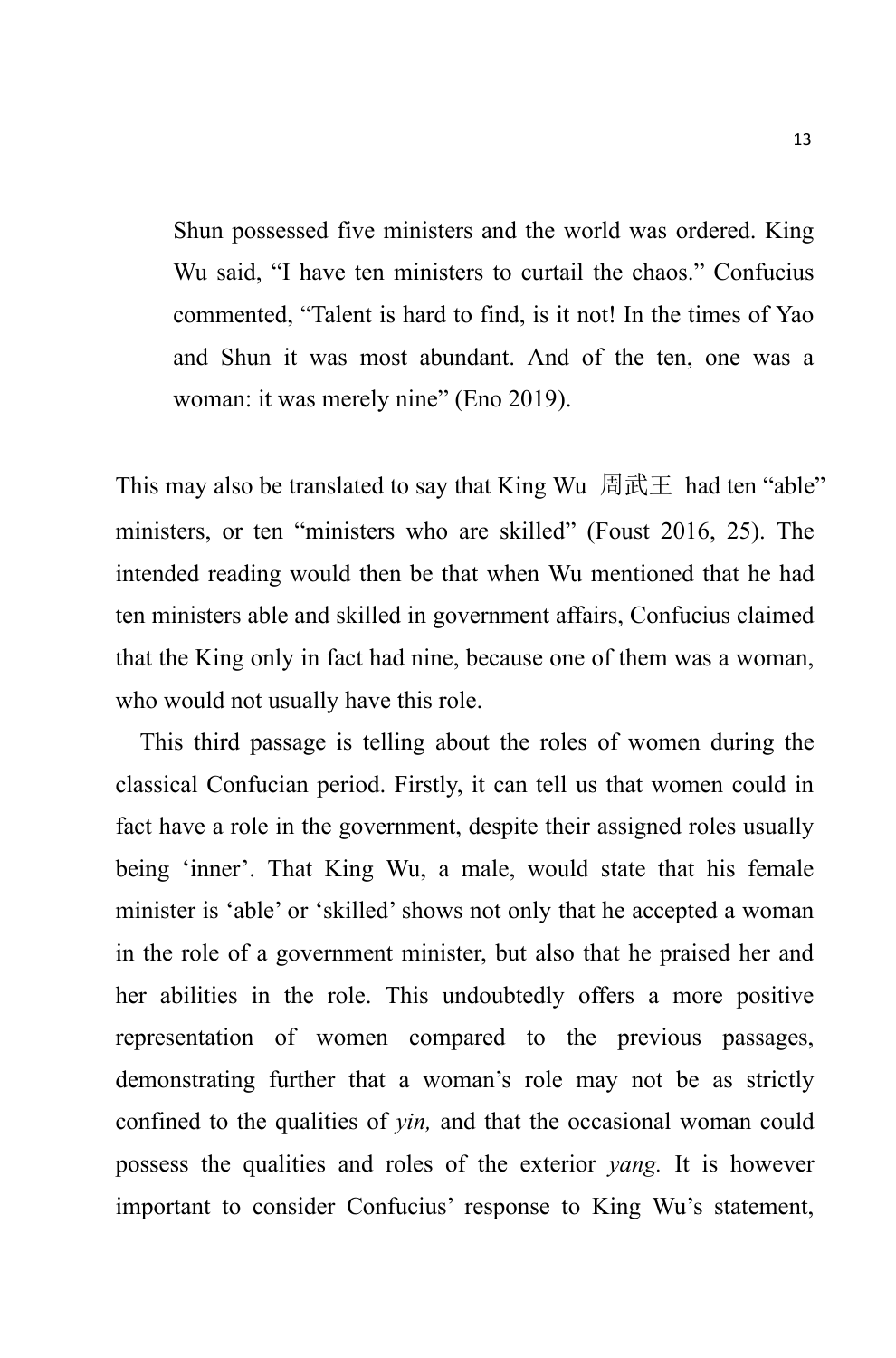saying that he only had nine ministers because one was a female. This is important because the *Analects* were written by Confucius' disciples as lessons from him to teach those reading that text. This means that Confucius' opinion would be of absolute authority because he was the teacher who those reading the text would have wanted to learn from. Confucius' comment may thus be that part of the passage which people would have taken away, representing women as unworthy or perhaps ministers lacking ability. This is highlighted particularly because, immediately after mentioning talent, Confucius claimed that of the ten ministers, there were only really nine. From this, presumably we are to understand that Confucius claimed that one woman was not really a minister because she was not a man and did not have a man's talent for the role.

Overall, this suggests that women should not take the role of a minister within government. This then supports the *yin-yang* gender distinction, and because Confucius was the authoritative figure of the book, the lesson to be taken from this passage appears to be that only men can be able ministers.

Though these three passages in the *Analects* appear to give women a generally negative representation during the classical Confucian period, it is worth discussing a woman mentioned in the *Lienu Zhuan.* This book, translated as *Biographies of Exemplary Women*, is a first-century BCE text which includes a chapter about a woman who lived during the same time as Confucius, and who Confucius spoke about.

Ling Liang is a woman who appears in the first section of the text,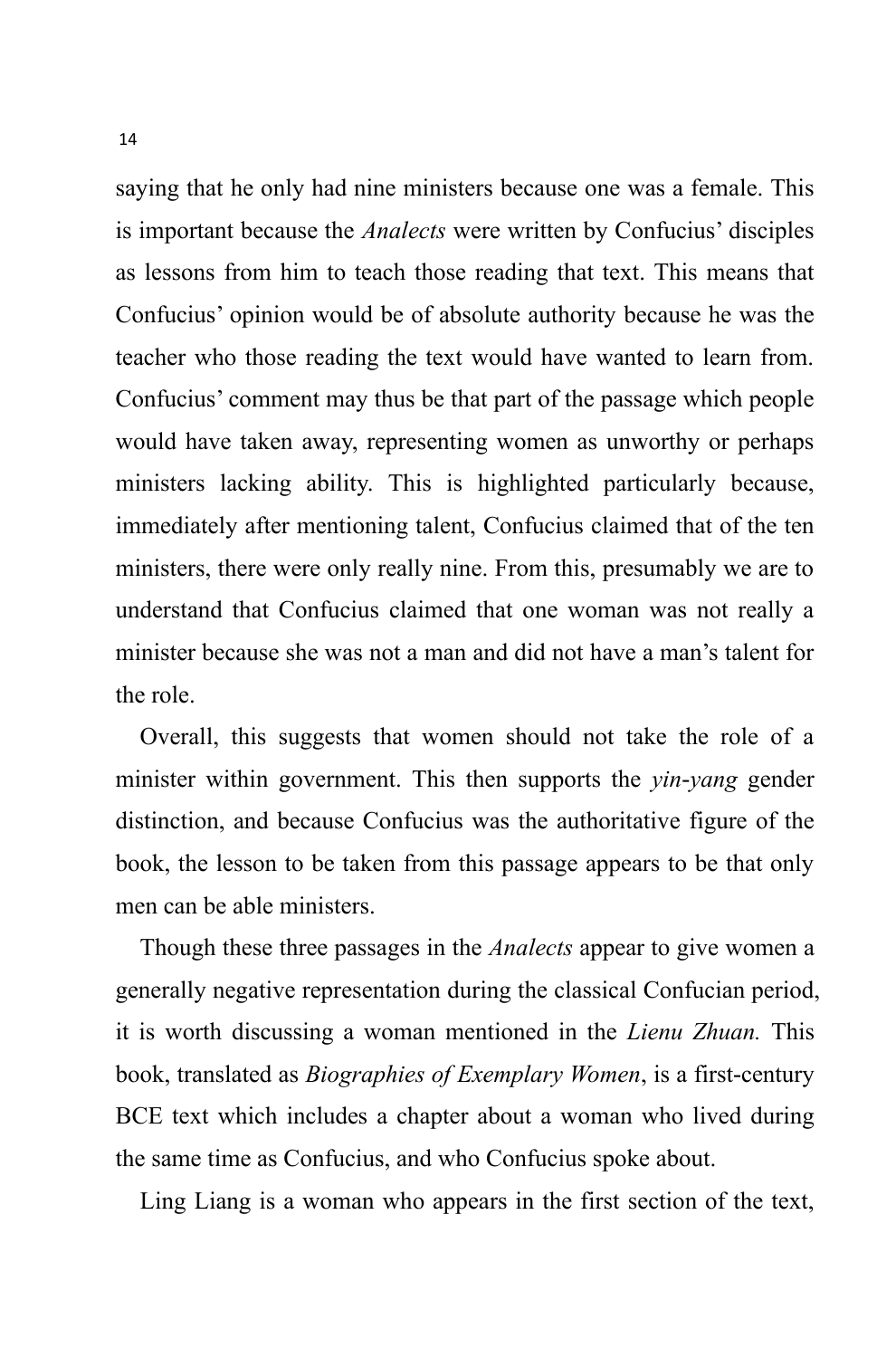entitled "The Maternal Models" (Kinney 2014, 1). She is described as the wife of the high-status official Gongfu Mubo, and mother of Wenbo. In the chapter about Ling, she explains the government and the roles of those working in the government to her son. This appears to be untraditional, as it displays her as a woman who both understood the "outer" roles of government, which women would not usually have been involved in, and also as an authoritative figure who can teach her son. Lisa Raphals explains this clearly, suggesting that "When Wenbo bows and accepts her teaching, he also presumably accepts her premises" (Raphals 2002, 278). Further, Ling had a say in the marriage of her son, and punished him for his incorrect following of rituals (Kinney 2014, 15). This clearly runs against the *yin-yang* gender distinction, as it shows a woman who has authority and knowledge of the government, thus displaying qualities typical of *yang.* It is also explained that when her son Wenbo died, Ling believed that if a man favoured the inner (women) then his concubines would die for him, but if he favoured the outer (his occupation), his ministers died for him. Ling feared that her son favoured the inner, so attempted to convince his concubines not to show their mourning too much. When hearing of this, Confucius said:

A girl's wisdom is not as great as a woman's; a boy's wisdom is not as great as a man's. The wife of Gongfu lineage was indeed wise. She wished to add further lustre to her son's good reputation. (Kinney 2014, 15)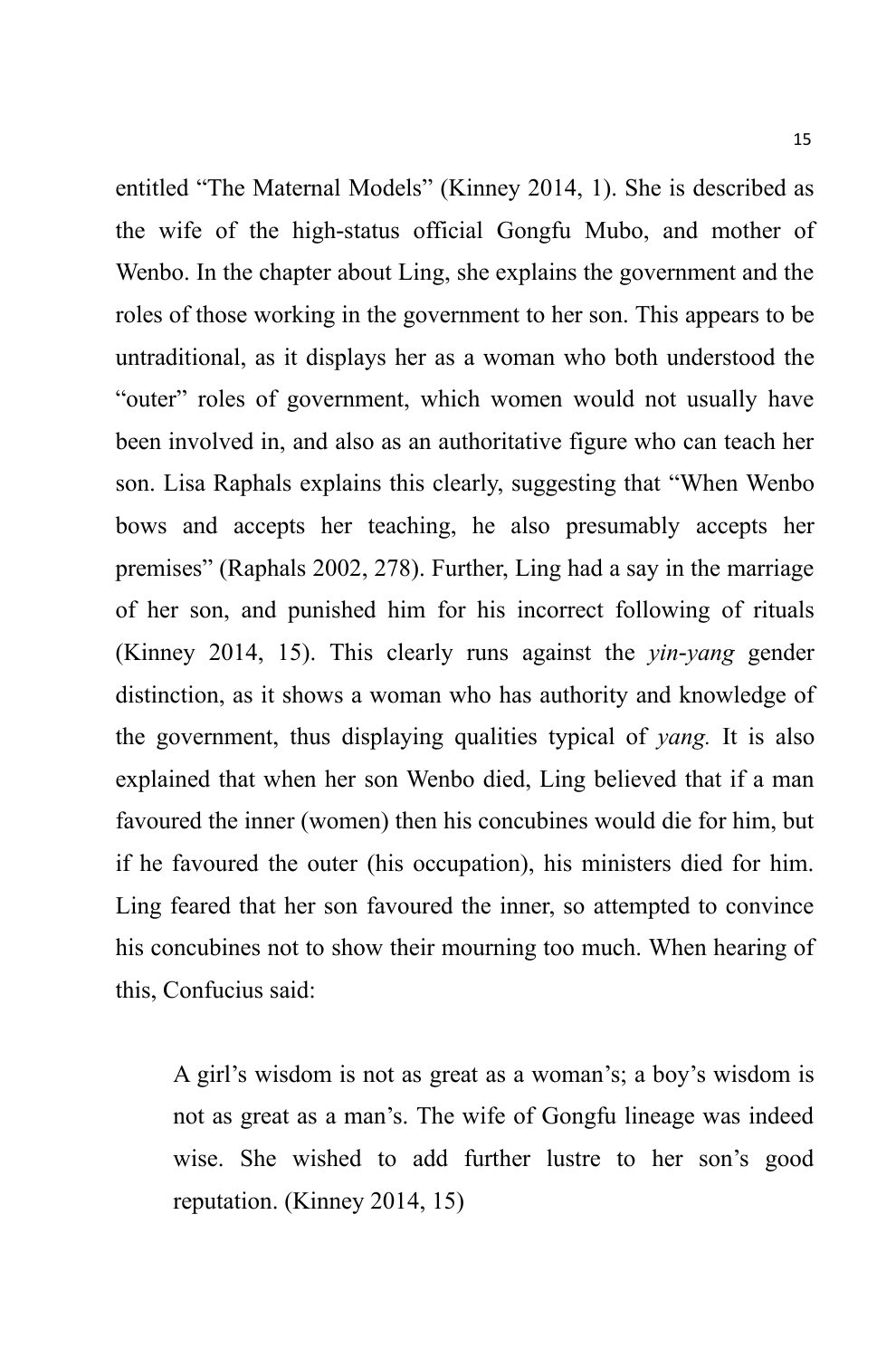This quote from Confucius is just as interesting as his statements in the *Analects.* It is clear that Confucius here is praising a woman. He is using the female, Ling, as an example to his students, who would have all been male. This shows that at least one woman was thought to be capable of understanding and following rituals, and serving her son well by trying to preserve his reputation. The message here is quite different from *Analects* 6.26 and 8.2, which present women as unable to follow ritual and not to be met with. It is however worth considering whether there are still negative aspects to the quote from Confucius, which may also have affected the representation of women. Firstly, neither Ling nor her son were mentioned in the *Analects.* As the *Analects* is thought to be the main text of Confucius' teachings, it is important to consider why Ling was not mentioned in it. This could reveal how important the followers of Confucius found this lesson about Ling, as it appears that it was not thought to be as crucial for teaching about women as the passages included in the *Analects* were. Secondly, Confucius did not mention Ling's name when talking about her, as she was only referred to as "the wife of Gongfu." This suggests that women were not represented as intellectual persons themselves, but instead were thought of in terms of their status with regard to men. This thought is supported just by the section titles in the *Lienu Zhuan*, which all reference "mothers" or "wives," and not just the women as their own persons.

Overall, the story of Ling Liang found in the *Lienu Zhuan* may give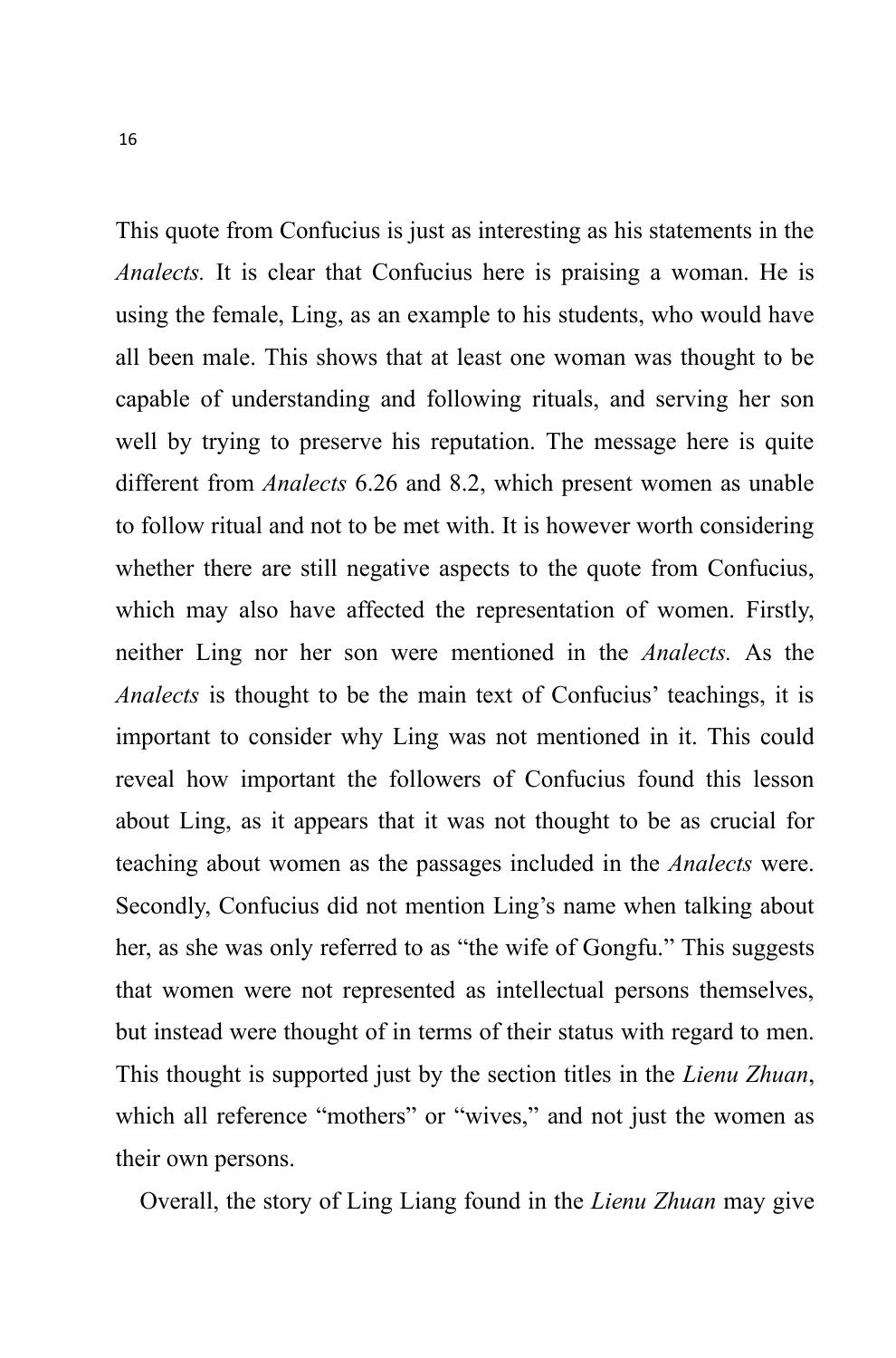women a more positive representation than the passages in the *Analects.* However, it is not mentioned in what is considered to be the most important text, the *Analects*, and it still refers to her as "Gongfu's wife," which may suggest that women were thought of in terms of their role in the household (such as "mother," "wife," "daughter") and not as their own people, as men would have been.

Overall, the three passages from the *Analects* (17.25, 8.2, and 6.26) represent women during the classical Confucian period to be "uncompliant," "resentful," tough and somewhat less than fully human beings that men had to handle. Passages 8.2 and 6.26 especially give the impression that women's roles were inferior to men's, belonging in the *yin*, "inner," and not taking part in *yang*, "outer," political affairs. Though these give the impression of a negative representation of women and their roles, the story of Ling Liang in the *Lienu Zhuan*  shows the opposite because it quotes Confucius praising a woman and using her as an example. When considering this mention of a woman during the classical Confucian period, it may lead to the conclusion that though women were represented as beings who shouldn't take part in political, authoritative roles, they were still capable of doing so and would occasionally get praise for it too.

#### 4 The *I Ching* and Women

The *I Ching* (*Yijing* 易經), translated into English as *The Book of Changes*, is one of the oldest sacred historical books of Confucian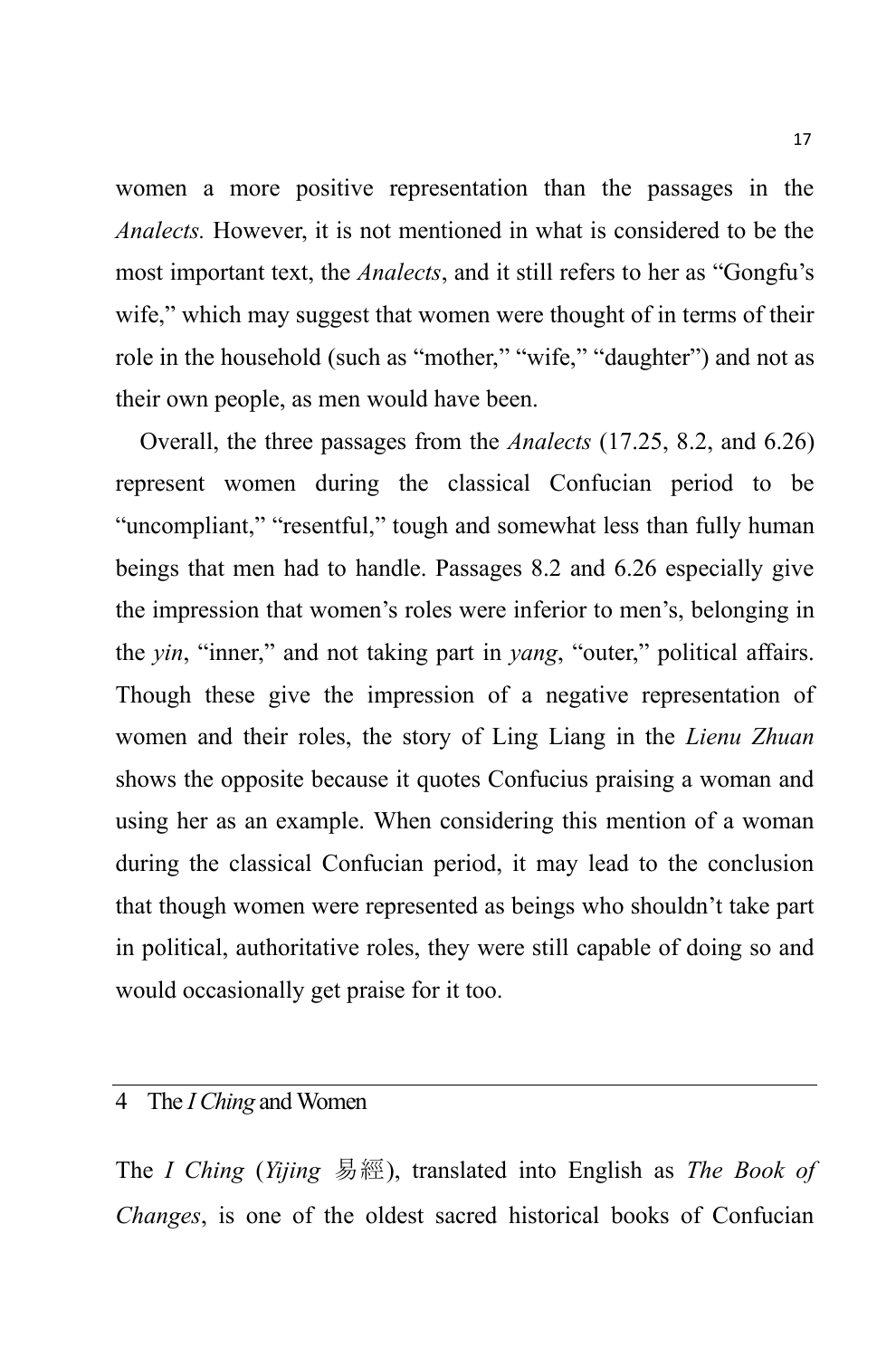philosophy. Along with the *Analects*, the *Book of Odes*, *Book of Rites*  and *Book of Song*, it was sometimes thought to have been compiled by Confucius and his disciples, and was read by many to understand the Confucian teachings. Because the *I Ching* is believed to be the oldest of these books, we will consider some passages within it which help to give further understanding about the roles and representations of women during the classical Confucian period, and also compare the negative and positive representations displayed. We will also consider how these passages may compare to the *yin-yang* gender distinction discussed in section 2, above.

First, let's look at some passages from the *I Ching* which appear to give a generally negative impression of the roles and representations of women during this period. One such passage is as follows:

During courtship the young man subordinates himself to the girl, but in marriage, which is represented as the coming together of the eldest son and the eldest daughter, the husband is the directing and moving force outside, while the wife, inside, is gentle and submissive. (Section 32)

This passage clearly demonstrates some of the qualities of *yin-yang*  attributed to gender which we have previously discussed. For example, the use of the expression "gentle and submissive" for women as part of a marriage highlights the qualities associated with *yin.* This may demonstrate that women may not have had power, because they stayed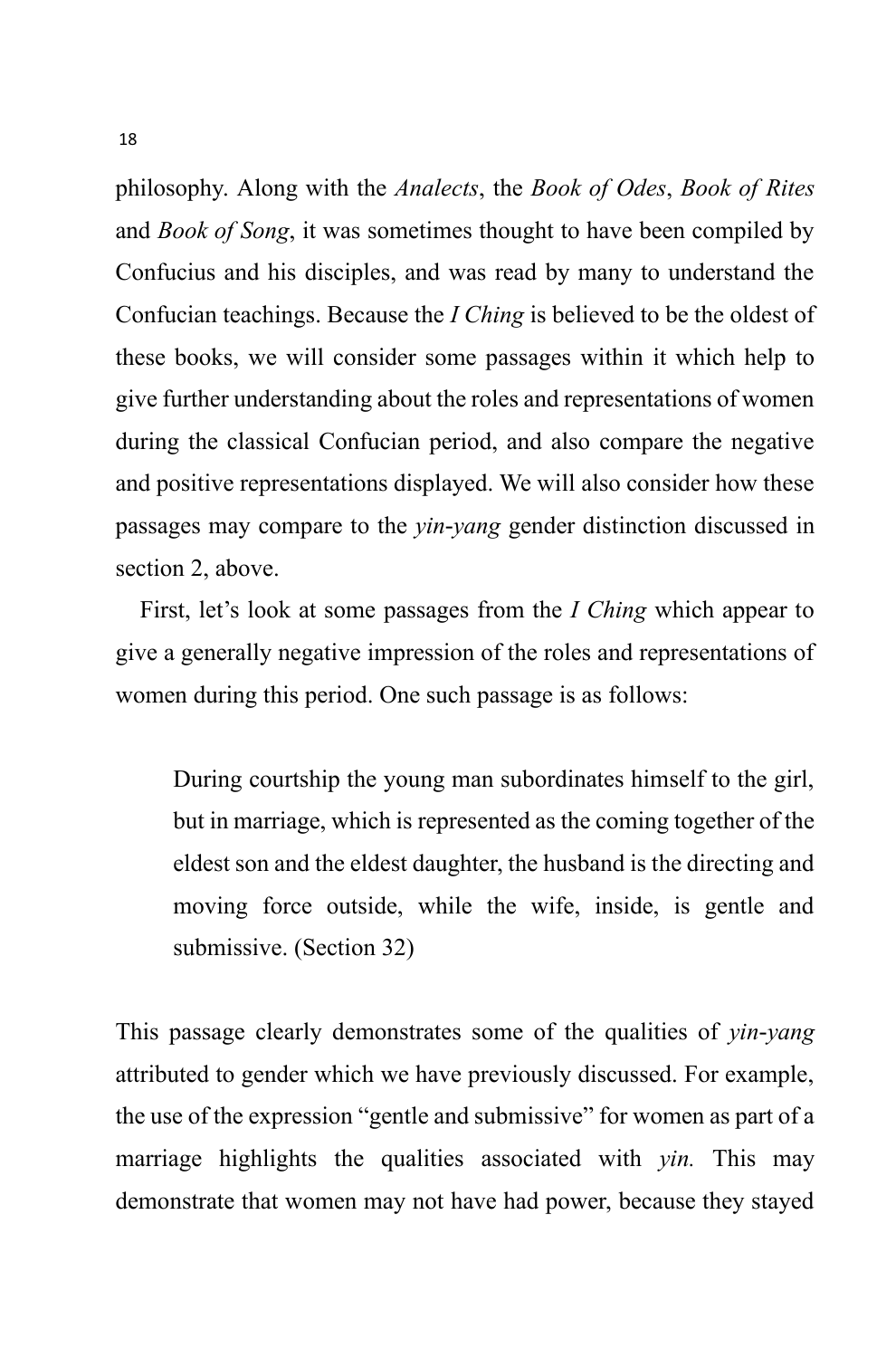inside and were regarded as tender, passive and obedient housewives. It also demonstrates women being dutiful, "gentle and submissive," whereas men are described as "directing." The difference between the ideas of "directing" and "submissive" shows the opposing roles that men and women would have been given. This may be telling with how the gender and power hierarchy worked within marriage and at the home during this period, husbands being forceful and in control, whereas wives would be obedient to them. This wording also may suggest that roles involving the "outside" may have been considered to be superior to the roles involving the "inside," as the husband is the one described as being in control.

These suggested roles are supported by further passages. For example:

This is appropriate for a good housewife. It is not necessary for her to be conversant with the affairs of the world. But for a man who must take active part in public life, such a narrow, egotistic way of contemplating things is of course harmful. (Section 20)

This second passage sends a similar message regarding the representation of women, suggesting that women take part in "inner" and not "outer" roles. This is highlighted by the sentence "It is not necessary for her to be conversant in the affairs of the world." The passage also appears to be instructing men to be careful with how they take part in public life, which is interesting because it is only instructing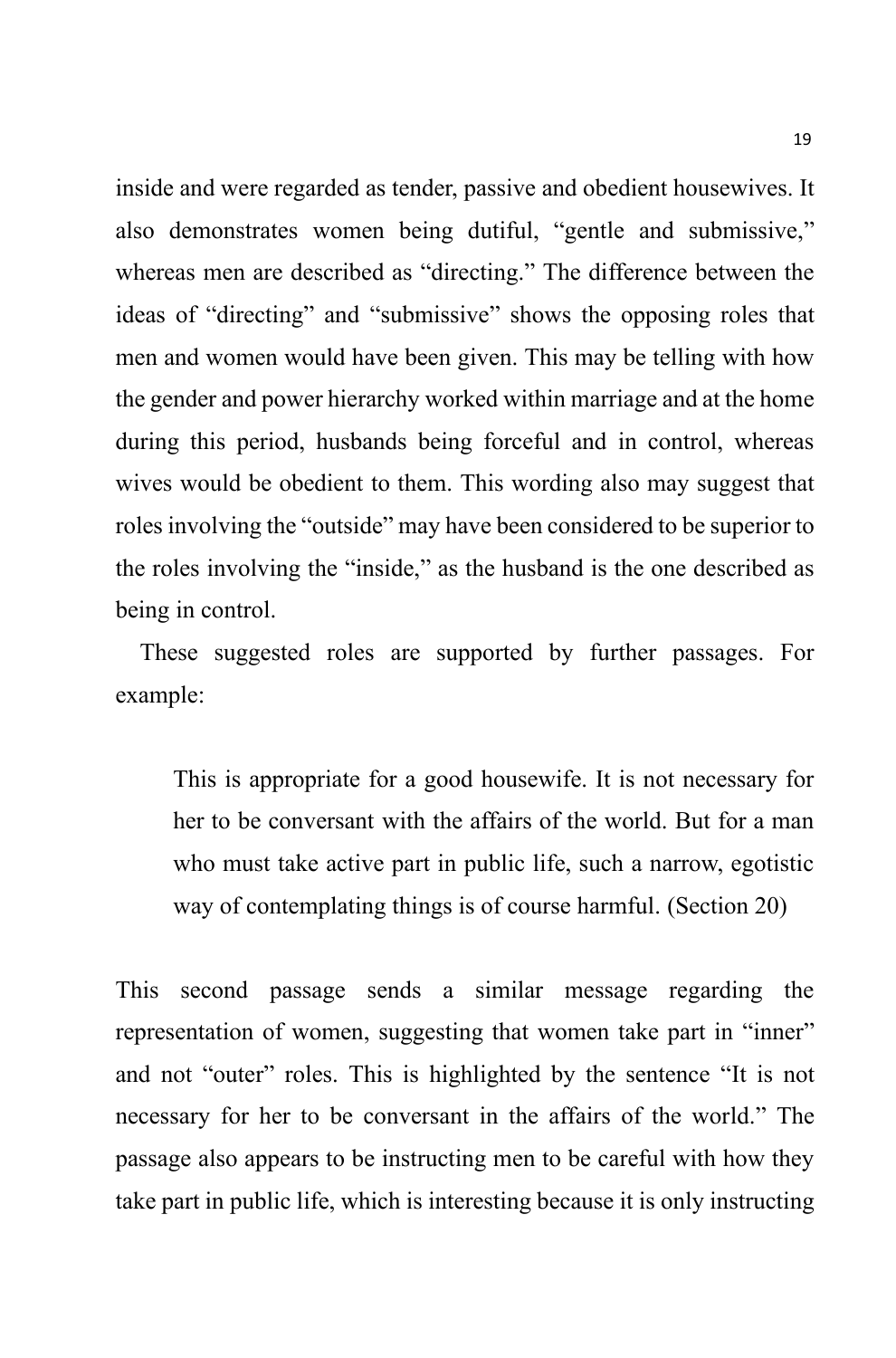men, and not women. Therefore, this passage supports the roles allotted to women by the previous passage, to suggest that women were not to take part in politics and a public, outside life, and to instead take a role in the "inside."

The third passage which I will discuss also supports this view:

A woman should follow a man her whole life long, but a man should at all times hold to what he is doing at the given moment. Should he persistently seek to conform to the woman, it would be a mistake for him. Accordingly it is altogether right for a woman to hold conservatory to tradition, but a man must always be flexible and adaptable and allow himself to be guided solely by what his duty requires of him at the moment. (Section 32)

This passage conveys the impression that a woman's only duty was to follow and serve her husband, whereas men had more flexibility and did not need to keep themselves to their wives. This supports the previous passages to give the impression that women were submissive and destined to serve their husbands, whereas men had more freedom and power. It also goes a step further, though, in suggesting that a woman had a *fixed* role throughout her life, which was purely to serve a man, whereas men (some men, at least) had the choice and opportunity to adapt and change, without any mention of women. This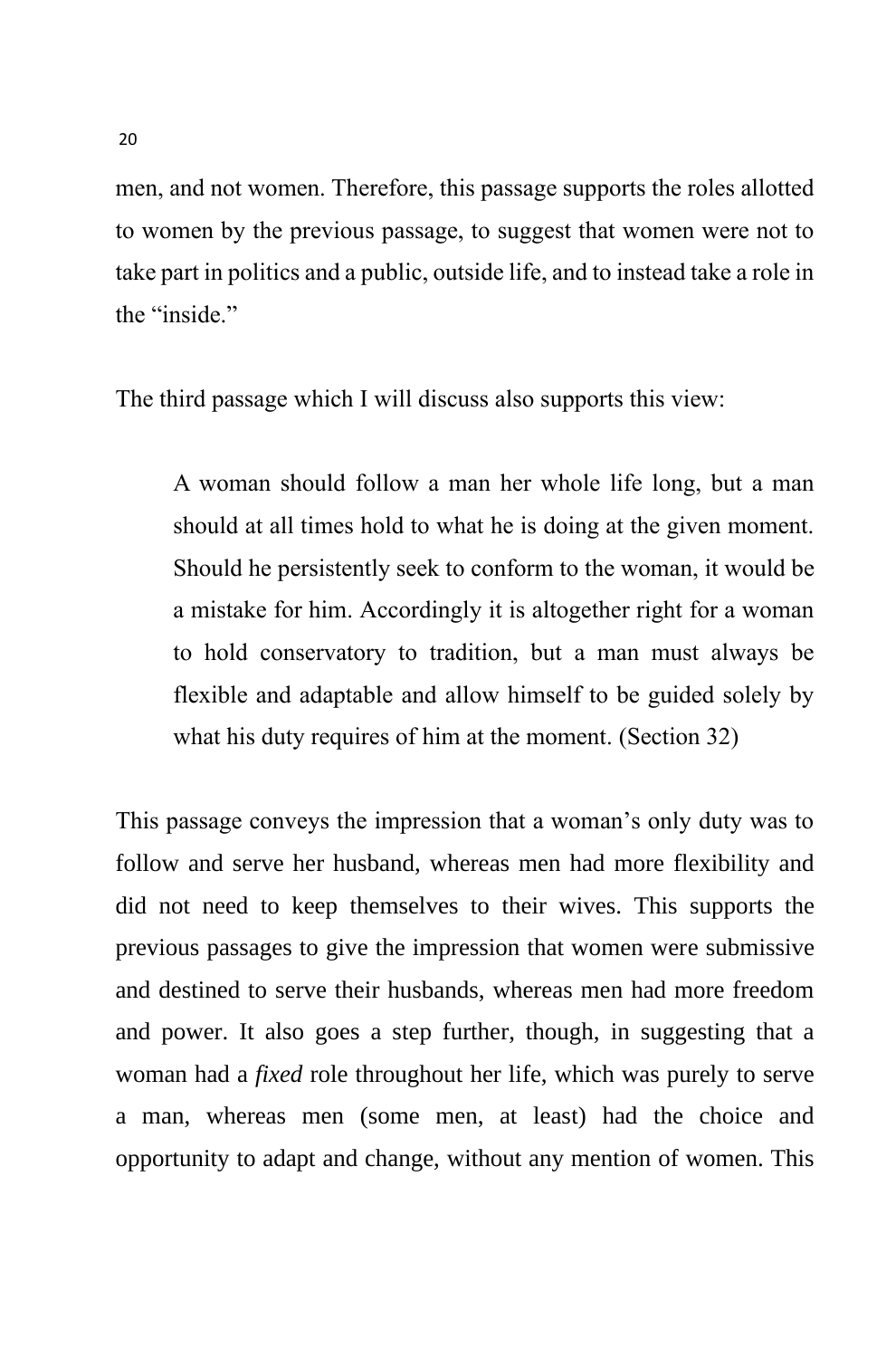shows the power dynamic between men and women during this period and supports the *yin-yang* "inner" and "outer" gender distinctions.

Overall, these passages from the *I Ching* support those previously explored in the *Analects* and the gender distinctions given from the qualities of *yin* and *yang.* They suggest that women's roles during the classical Confucian period were "inside," working within the house and not taking part in any occupation on the "outside," particularly those concerning politics and government, because that would be the man/husband's role. They may also give an understanding of the representations of women during this period, especially with the terms "gentle" and "submissive" and the reference to "inside" roles demonstrate the *yin* qualities to suggest that women were represented to be inferior to men due to the more emotional roles given to them.

 Though the previous passages have given a more generally negative representation of women in philosophy during the classical Confucian period, we will now consider some more positive passages which seem to hold women to appear more equal to men. The first passage which may suggest some more equal relation between the genders is as follows:

However, as applied to human affairs, the principle of this complementary relationship is found in the relation between man and woman, but also in that between prince and minister and between father and son. (Section 2)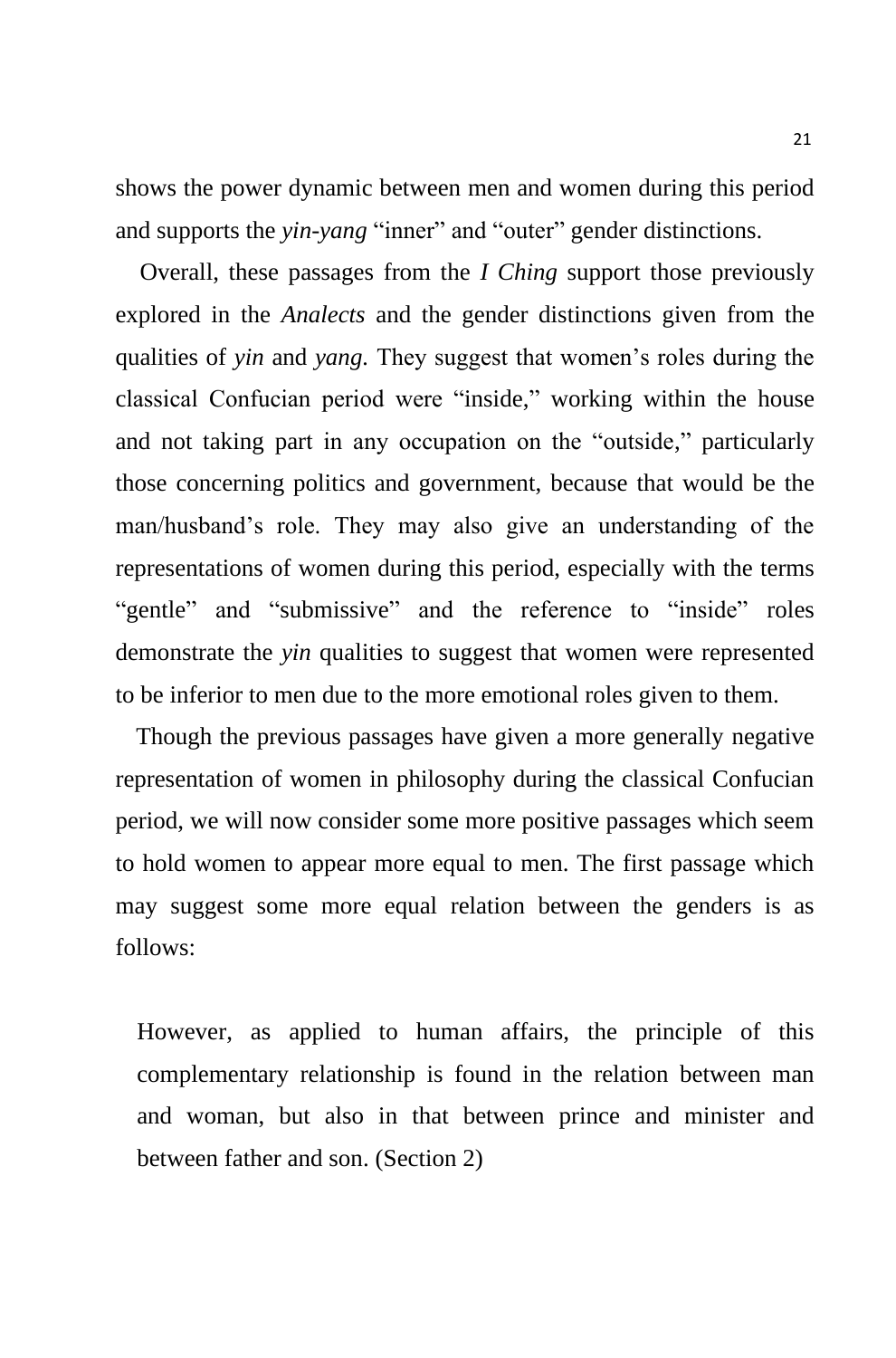This passage offers a different explanation of what a woman's role would be during this period. It may suggest that it isn't just gender which has power relations, as it can apply to relationships other than husband and wife, such as "prince and minister" and "father and son." This could therefore change the perception of how women were represented during this period, as the hierarchy in marriage tends to show women to be inferior, when it may just be to do with the situation and not related to gender. This may also show that the *yin-yang*  opposite qualities may apply to many different people and not just males and females exclusively. Raphals explains this, suggesting that there is a lack of correlation between "*yin-yang* and gender" (Raphals 1999, 140). For example, in a relationship between "father and son," the son may be the inferior *yin* because of the power relations between them. This is also suggested in Ban Zhao's *Lessons for Women,* where she writes "Whenever the mother-in-law says, 'Do not do that,' and if what she says is right, unquestionably the daughter-in-law obeys" (Swan 1932, 88). Here, it is suggested that there can be similar *yin-yang* power dynamics with different relations, with the mother-in-law being superior to the daughter-in-law. This could therefore suggest that women were not represented to be so inferior, and it may be determined by the context of the situation.

It is, however, noteworthy that in the sacred texts, such as the *I Ching* discussed here, women never appear to be at the top of the hierarchy and only seem to be mentioned from their role of a wife, who seems to always be inferior to the husband. This could suggest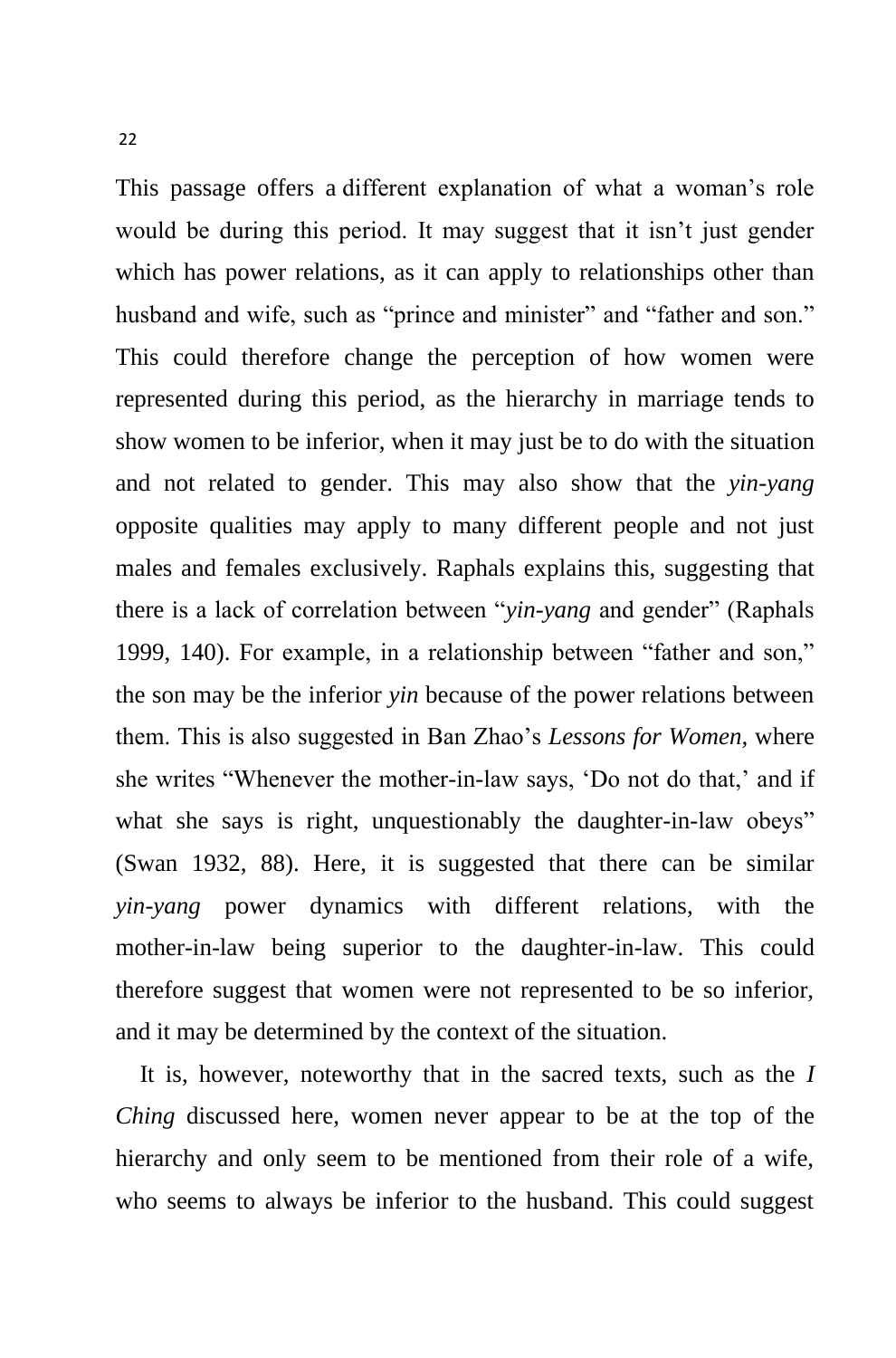that despite the power relations applying to all types of relationship, women were always to be represented as inferior with the role of husband and wife.

The second passage which appears to have a more positive representation of women is:

Man and wife ought to work together like a pair of eyes. (Section 54)

This seems to suggest more equality between men and women than the other passages. This is because it speaks of men and women together, without making reference to their roles and differences, but instead considering them to be the same and working together. This is similar to the previous passage and its use of the term "complementary." This is because the word "complementary" differs greatly from "submissive," to demonstrate equality. This is also important because it would represent women to be the same as men and needed as much as men, just like a pair of eyes move together and both fulfil their duties of seeing. It is however still important to note that despite this appearing that women might be equal to men regarding their roles, it still allows for submissive women. This is because claiming that man and wife ought to work together, it does not specify their particular roles. Though a pair of eyes tend to do the same role, previous passages have demonstrated that women's roles were the opposite of men's. This could mean that although the men and women worked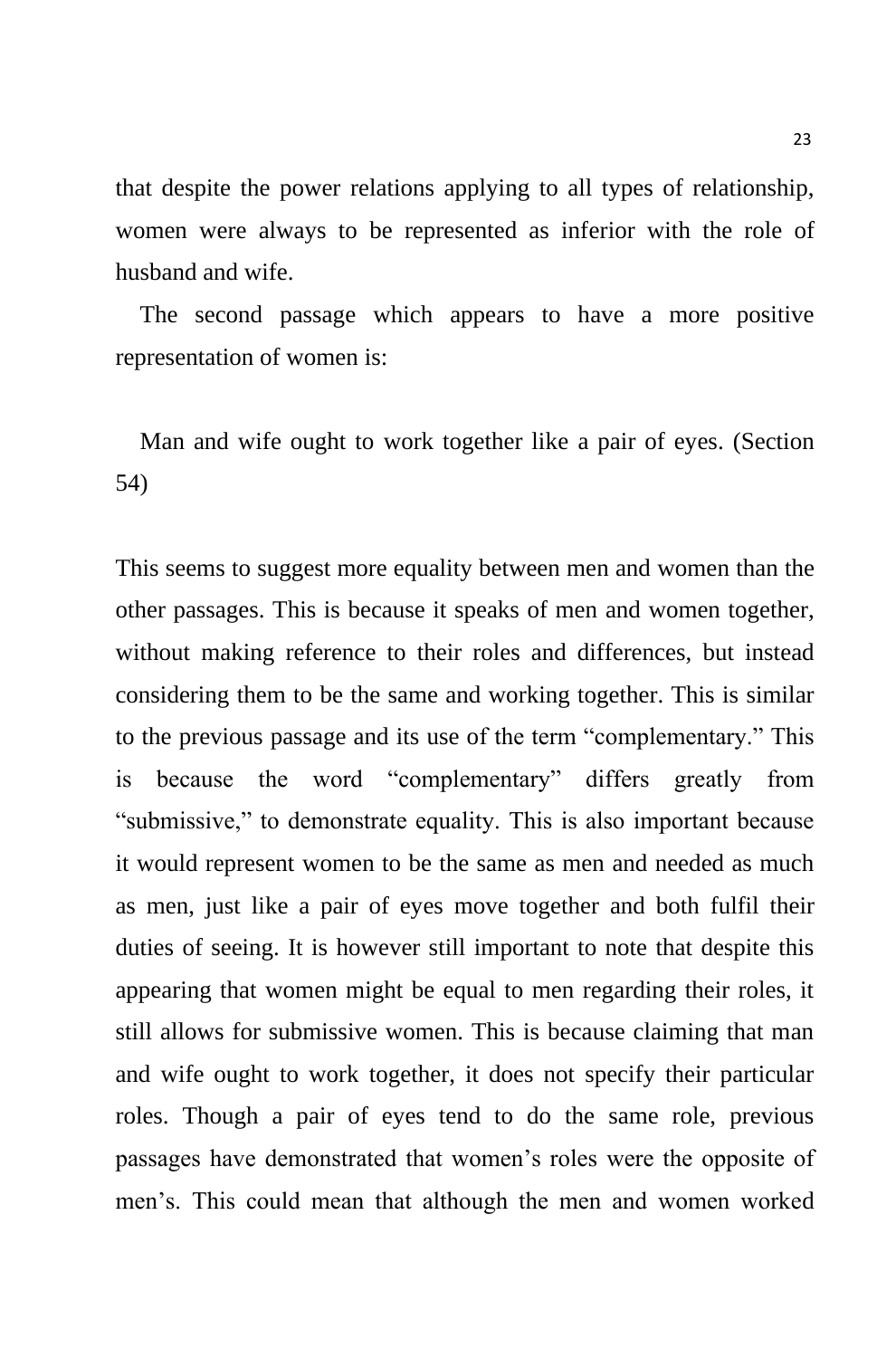together, and appeared "complementary," they could be working together in separate roles to create balance. This would be similar to creating harmony with *yin-yang* having different duties, but the overall outcome is harmony. This may be important to consider because the text would have been written by men, who may have considered women taking on their inferior role whilst working with superior men as a complementary dynamic. Despite considering this, the passage tends to give the impression that women were in fact represented as equal to men, and that they could work together and not be complete opposites.

The final passage which we will consider tends to also suggest a complementary representation of men and women working together, but also highlights the differences discussed in the previous section:

The foundation of the family is the relationship between husband and wife. The tie that holds the family together lies in the loyalty and perseverance of the wife. Her place is within, while that of the husband is without. (Section 36)

This passage clearly shows the dependence on women and their complementary relationship with their husband to create a foundation for the family. This could suggest that women were represented to be reliable and equal to men, as both men and women were needed to create what was needed for a good family. This could support the last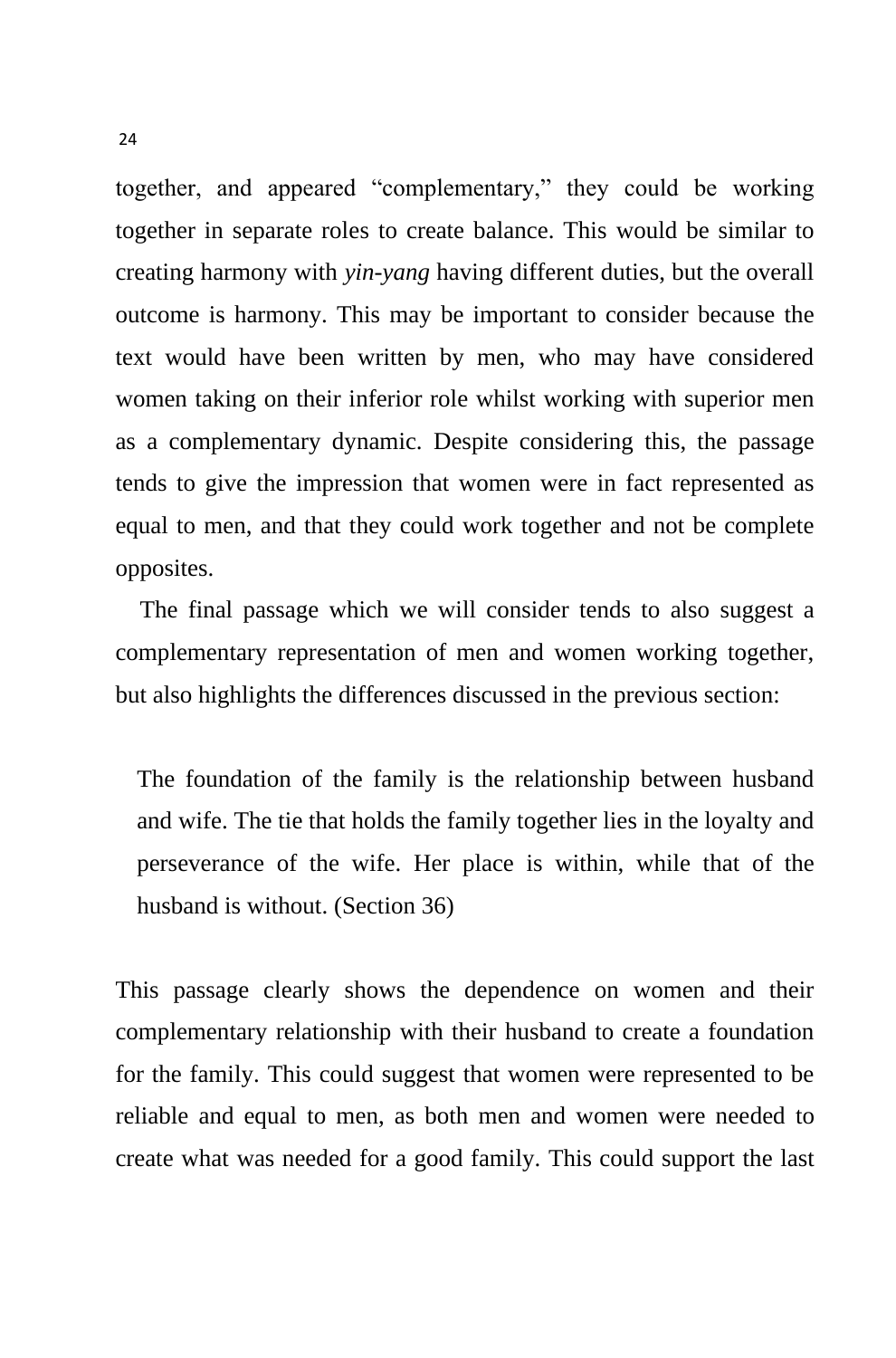two passages discussed, because it is showing women in a positive light, as just as necessary as the man within the home.

The passage also pushes back to the more negative representation of women, displaying them to be "within." This could link back to the associations of "gentle," "submissive" and "inner," showing that although a wife is just as necessary as a husband and their relationship appears complementary, the role of a wife is still vastly different to the role of a husband. This last passage appears to nicely tie up the two different representations of women given in the *I Ching*, by not only showing that the relationship between husband and wife is necessary, complementary and depended upon within the family, but also showing that the roles of women were the opposite to those of men and may been seen to be inferior to men.

Overall, these last three passages tend to represent women in a more positive light by offering examples of when men and women had an equal relationship and worked together. It also demonstrated that the *yin-yang* qualities associated with men and women may not be exclusive to just gender, and there may be situations where women are represented as above someone else with power. It must however be noted that this does not occur within the *I Ching*, as women are always inferior and only mentioned by their role of a wife, not as persons in themselves.

 Overall, the *I Ching* can give some help with understanding the roles and representations of women during the classical Confucian period. Though it first appears that women were represented in a more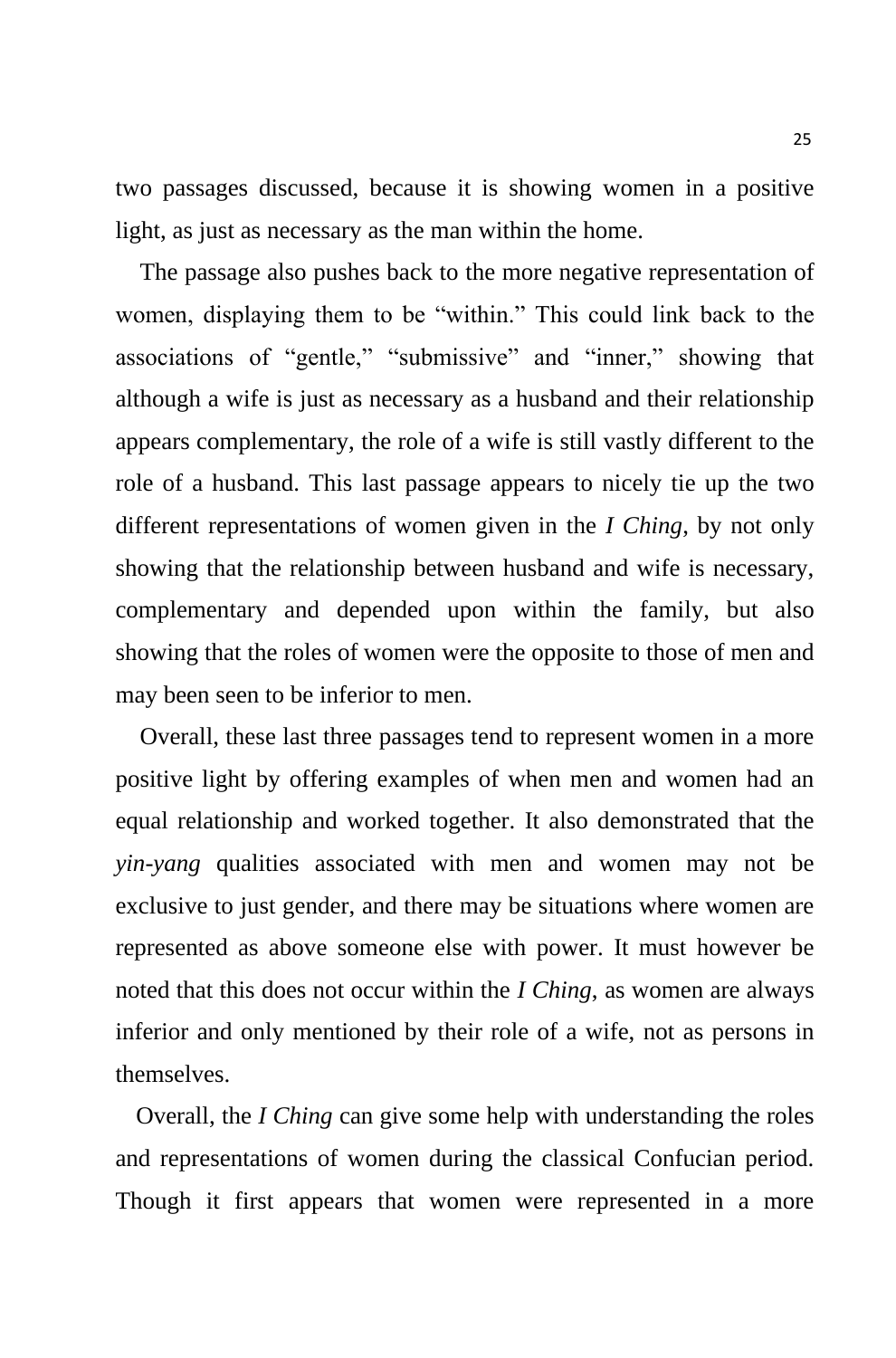negative way, as inferior in a marriage setting and described to be "submissive," it may also be determined that there are situations where women may be regarded as equal to men, because their relationship is the "foundation" of a family. From the *I Ching*, we believe it can be taken away that the representation of women during this time period is generally negative, similar to that of the *Analects*, suggesting that women's roles were "inner" and not equal to men's, who had "outer" roles and could be involved in public affairs. Though the role of a wife is deemed important, it is the only role women appeared to be given compared to the large number of roles available to men, and they still always had to answer to men.

#### 5 Women in the Works of the Post-Confucian Philosophers

Mentions of women in the works of Confucius are scarce enough that it is hard to argue that any general and substantive themes (as opposed to specific thoughts about women) emerge. But what happens in the works of the other major Chinese philosophers who overlap with, and then follow Confucius?

The thought of Mozi [470–c.391 BCE] is dominated by consequentialism, and this certainly governs his attitudes towards women. So, on the one hand, his remarks reflect his concern with the urgent need to increase the population of China (Ivanhoe & Van Norden 2005, 79), and not to waste resources on the supposedly lavish rites endorsed by Confucians (82). Here, he worries that women will be too busy mourning to be able to "rise at dawn and retire at night in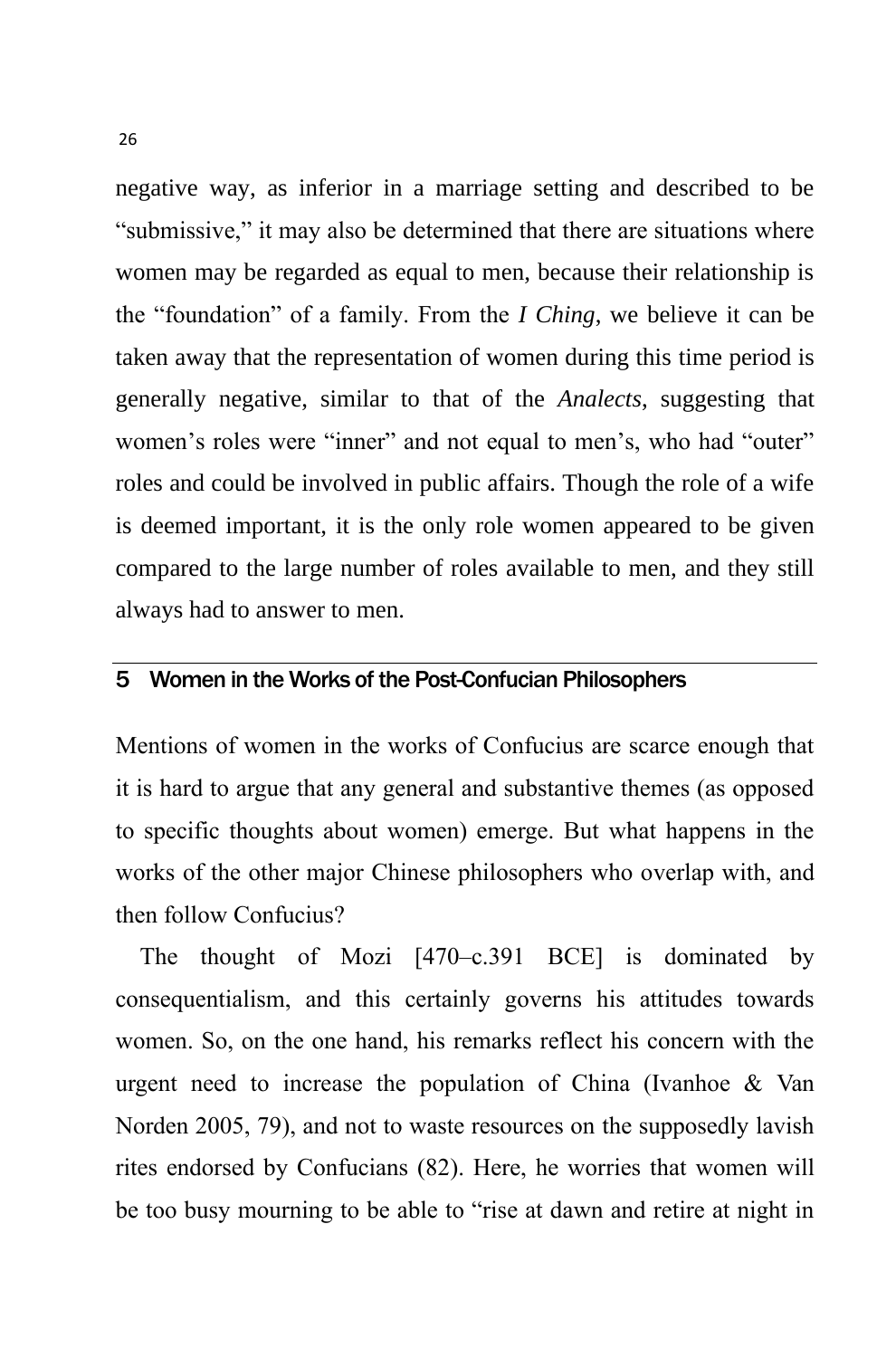order to complete their work of spinning and weaving." Or, in another example, that they will be unable to undertake such work if "kings, dukes, and great men put on musical performances, [diverting] vast resources that could be used to produce food and clothing for the people" (106–7, 108–9). In this respect his utilitarian thinking, although applied even-handedly to women and to men, still speaks in favour of traditional gender-roles and practices, the latter being the "allotted tasks" he speaks of so often (108).

On the other hand, Mozi's consequentialism does give him a critical perspective on supposedly ancient practices such as those of the state of Kaishu, in which mothers were carried off to a distant place and abandoned when their husbands had died (88).

Mencius [372–289 BCE] seems to be the first major philosophical thinker explicitly to endorse the injunction towards kindness to family members given in the *Book of Odes* (Ivanhoe & Van Norden 2005, 124). He has no hesitation in also endorsing the idea that to regard obedience as fitting is "the Way of a wife or concubine" (134), of course. But his understanding of the ritual governing non-intimate physical contact between the hands of men and women is that it can and must be suspended in an emergency situation where a woman's life is at risk (138).

In Mencius, though, a potentially deeper theme which will be continued in later Confucian thinkers emerges. Discussing the ancient sage-king Shun 舜 (c. 2187–c. 2067 BCE), Mencius endorses the idea that "the relation of father and children is one of love, ruler and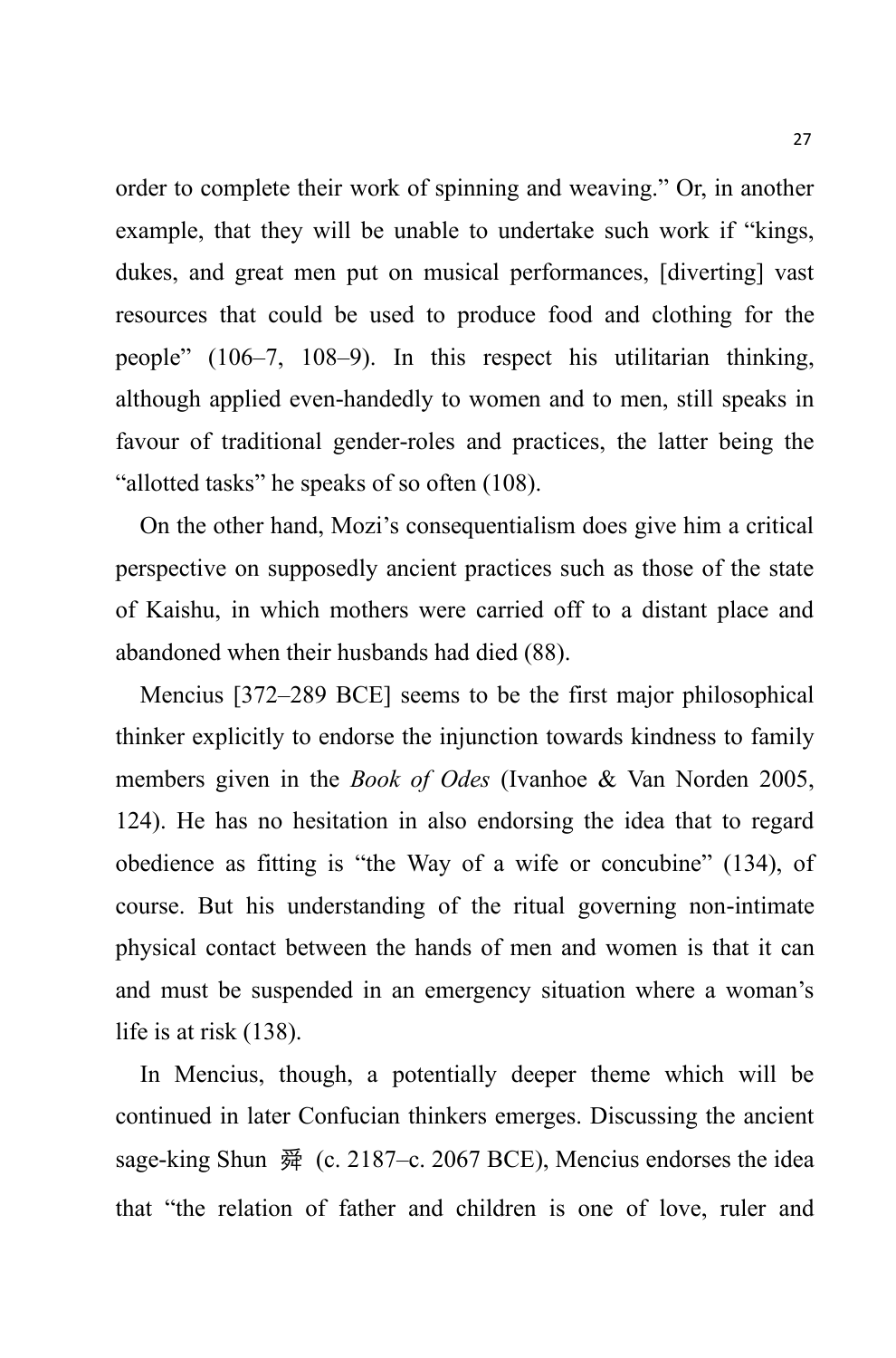minister is one of righteousness, husband and wife is one of distinction, elder and younger is one of precedence, and that between friends is one of trust" (134). The idea that the relation of husband and wife is one of "distinction," not further elaborated on here, will be so later in the *Ru*-ist tradition.

The date of the *Daodejing* (credited to *Laozi*) is uncertain; traditionally dated from the time of Confucius, it is now often thought to be as late as the  $4<sup>th</sup>$  century BCE. Among the new (and, as far as we can tell, non-Confucian) ideas it introduces is that of the mother as origin, source, beginning or root. This idea occurs several times in the text, and becomes one of its most prominent themes:

A Way that can be followed is not a constant Way.

A name that can be named is not a constant name.

Nameless, it is the beginning of Heaven and earth;

Named, it is the mother of the myriad creatures. (Ivanhoe & Van Norden 2005, 163)

The spirit of the valley never dies; She is called the "Enigmatic Female." The portal of the Enigmatic Female; Is called the root of Heaven and earth. (165–66)

There is a thing confused yet perfect, which arose before Heaven and earth.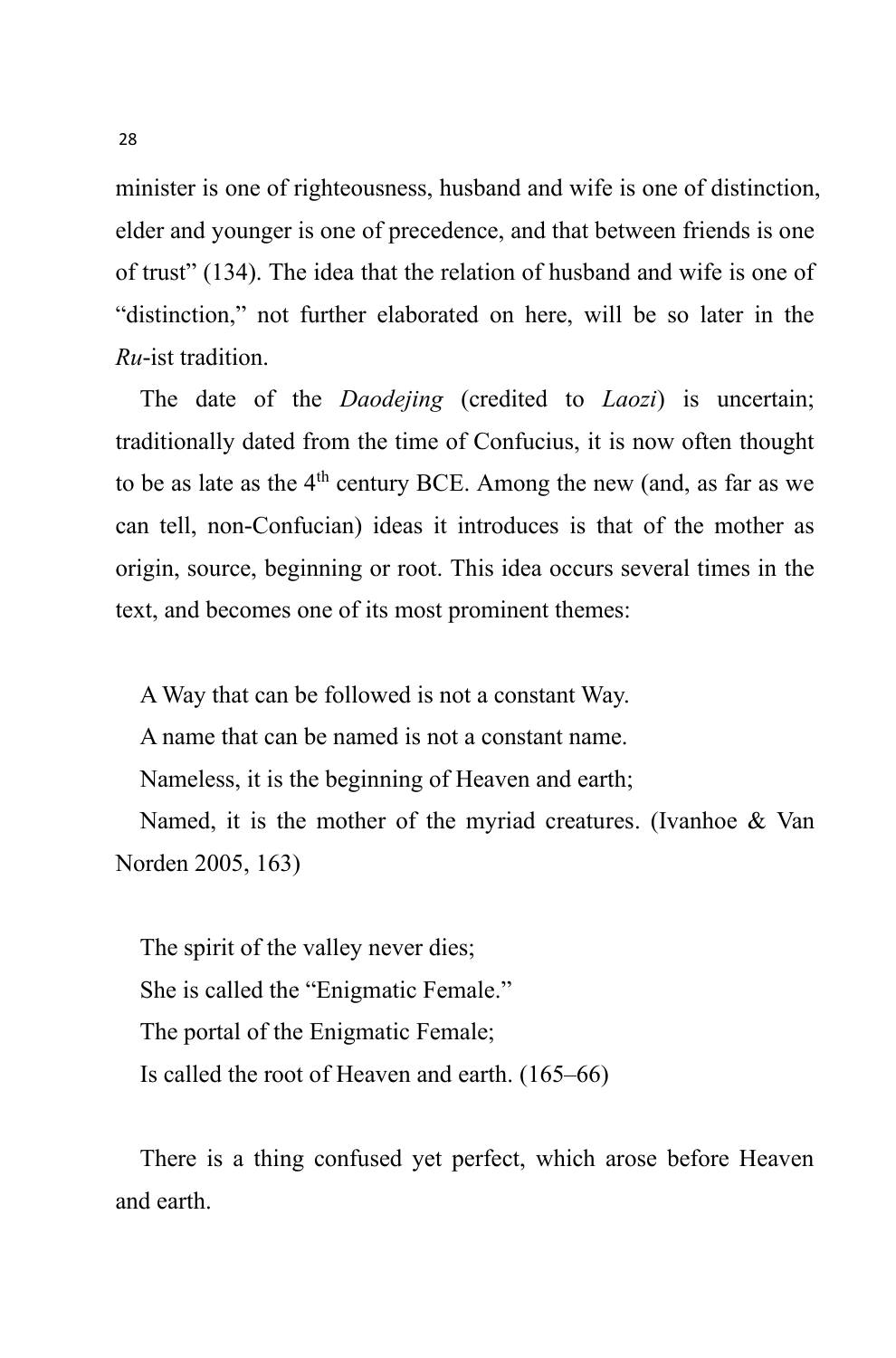Still and indistinct, it stands alone and unchanging. It goes everywhere yet is never at a loss. One can regard it as the mother of Heaven and earth. I do not know its proper name; I have given it the style "the Way." (174–75)

Another such passage serves as a link to a second important theme:

When the portal of Heaven opens and closes, can you play the part of the feminine?

Comprehending all within the four directions, can you reside in nonaction? (167)

Here, the idea of the feminine as portal is clearly linked with the concept of *wu wei* 無爲, effortless action. Although that concept can certainly be found in Confucius, it assumes an increasing importance in works more inclined towards Daoism, like the *Daodejing* and the writings of Zhuangzi. In the former, the association of the female and *wu wei* assumes great significance, given the existing link between *wu wei* and the Way:

A great state is like the delta of a mighty river.

It is where the whole world gathers.

It is the female of the whole world.

The female always gets the better of the male through stillness.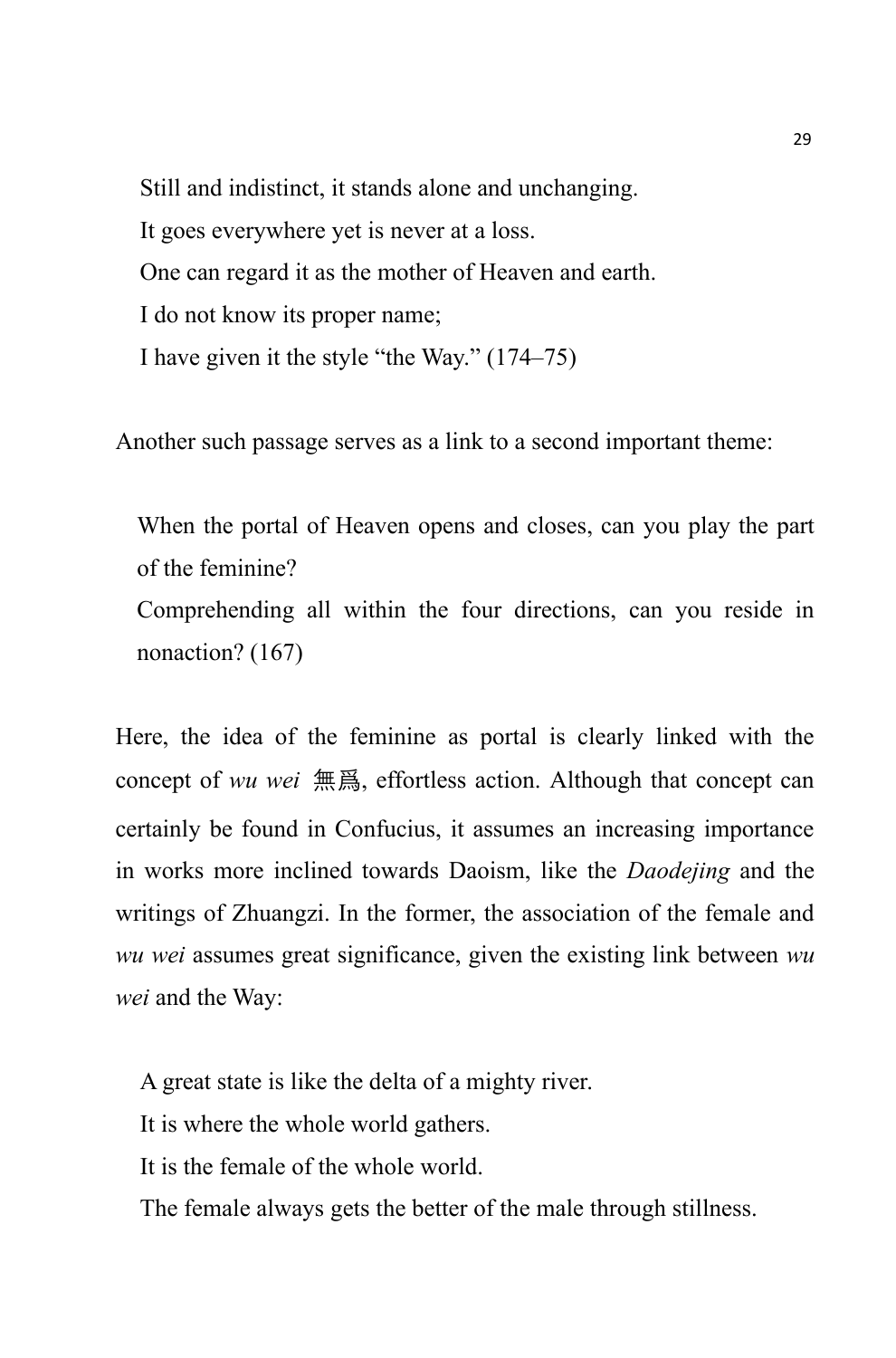Through stillness, she places herself below the male.

And so, a great state, by placing itself below a lesser state, can take the lesser state.

A lesser state, by placing itself below a great state, can be taken by the greater state. (192–93)

These ideas of the Dao as feminine, of this feminine as the "mother" or origin of heaven and earth, and thus as more fundamental and more primordial than the masculine, are among the factors which distinguish the *Daodejing*'s treatment of the feminine from that of the Confucian tradition. So too is the strong and pervasive use of the water metaphor to illustrate not only *wu wei* but also the idea that it is a specifically feminine kind of energy (see, for example, Ma 2016, section IV). The markedly positive evaluation of supposedly negative features such as passivity, softness, and weakness, thought of by Daoist thinkers as ultimately destined to overcome their correlative and stereotypically masculine traits, is not in itself distinctive of Daoism. But the strength of the association of such features with the female marks a departure from the mainstream Confucian tradition.

Such ideas are associated, too, with different attitudes towards the question of *distinction*, or differentiation. Although the early Daoist thinkers rely on the contrast between *yin* and *yang*, the *Daodejing*, as Philip Ivanhoe and Bryan Van Norden rightly say, "appeals to an earlier golden age in human history, before people made sharp distinctions among things" (Ivanhoe & Van Norden, 162). The

30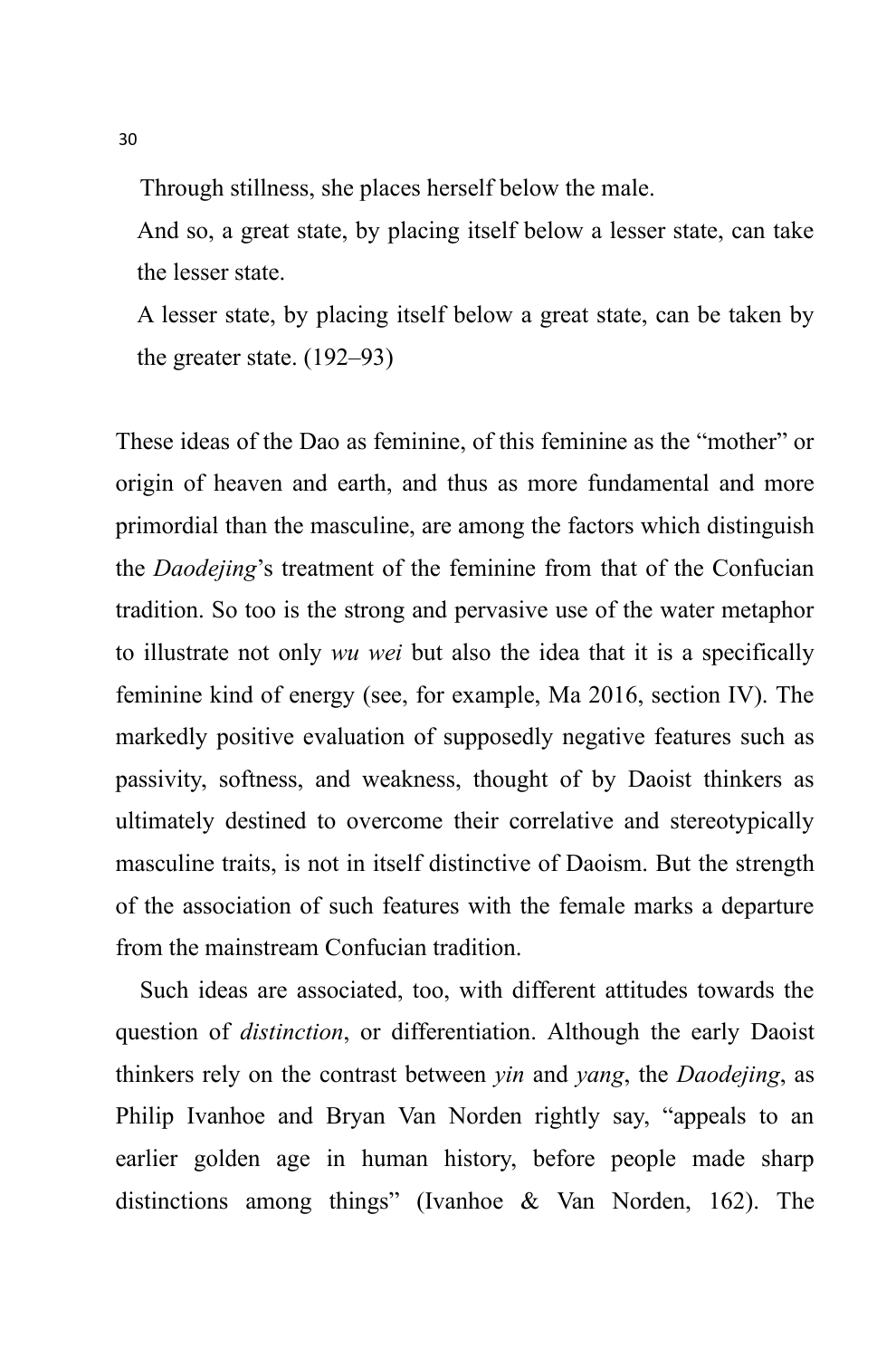*Zhuangzi*, too (compiled between the fifth and third centuries BCE), follows up this line of thought, suggesting that although our making distinctions is what sets us apart from animals, it is also the root of human problems.

Finally, though, and in strong contrast to Daoist thought, the fullest Confucian elaboration of the idea of "distinction" (promised above) occurs in the work of Xunzi, who explicitly raises the question "What is that by which humans are human?", and answers:

I say: It is because they have distinctions. Desiring food when hungry, desiring warmth when cold, desiring rest when tired, liking the beneficial and hating the harmful—these are things people have from birth. These one does not have to await, but are already so. These are what Yu and Jie both share. […] Thus, that by which humans are human is not that they are special in having two legs and no feathers, but that they have distinctions. The birds and beasts have fathers and sons but not the intimate relationship of father and son. They have the male sex and the female sex but no differentiation between male and female. And so among human ways, none is without distinctions. Of distinctions, none are greater than social divisions, and of social divisions, none are greater than rituals, and of rituals, none are greater than those of the sage-kings. (Ivanhoe & Van Norden, 266)

Here at last we have what might be thought to be a conceptual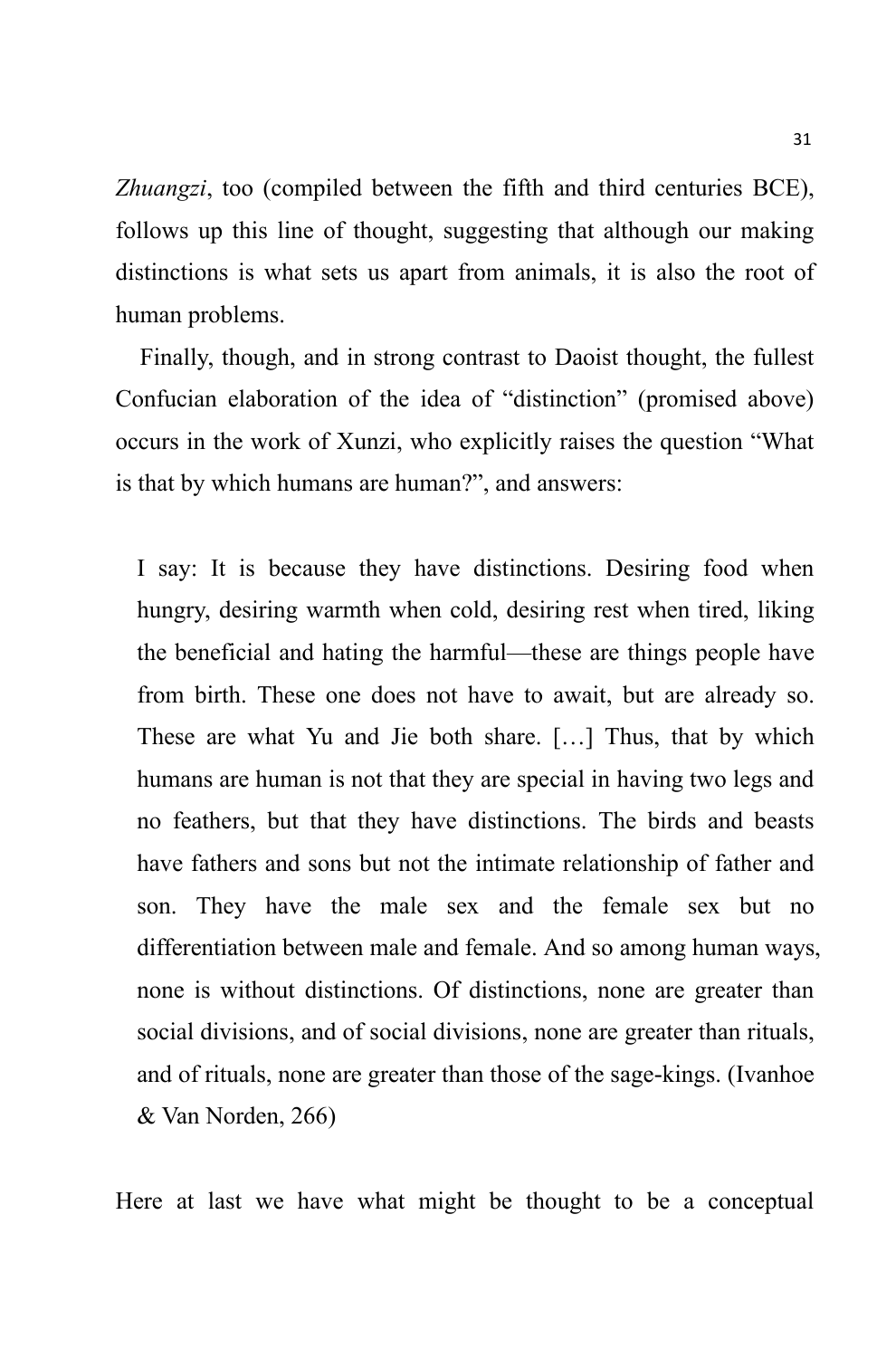connection being forged between the idea of humanity, our use of "distinctions," and the rituals which were so important to the Confucian thinkers. Xunzi's identification serves to tie the idea of our essence or nature to the fact that we distinguish, rather than assimilating, females from males, with all the "distinctions" which this distinguishing implied at that time. Our human part in the cosmos is to bring order, and order depends on our making distinctions:

I say, when Heaven and earth unite, then the myriad creatures are born. When *yin* and *yang* interact, then changes and transformations arise. When human nature and deliberate effort unite, then all under Heaven is ordered. For Heaven can give birth to creatures, but it cannot enforce distinctions among creatures. Earth can support people, but it cannot order people. In the world, the ten thousand things and human beings all must await the sage, and only then will they be appropriately divided up. (Ivanhoe & Van Norden, 281–82)

Xunzi, as Ivanhoe and Van Norden put it, thus "turns Zhuangzi's point on its head and glorifies such distinctions as the source of all good" (Ivanhoe & Van Norden, 266, note 25). Following in the *Ru*-ist tradition, Xunzi then connects the idea of distinctions with the practice of naming, and thus with getting the names of things correct. He explains the contrast between what happens when names are not, and when they are, attached to the right things: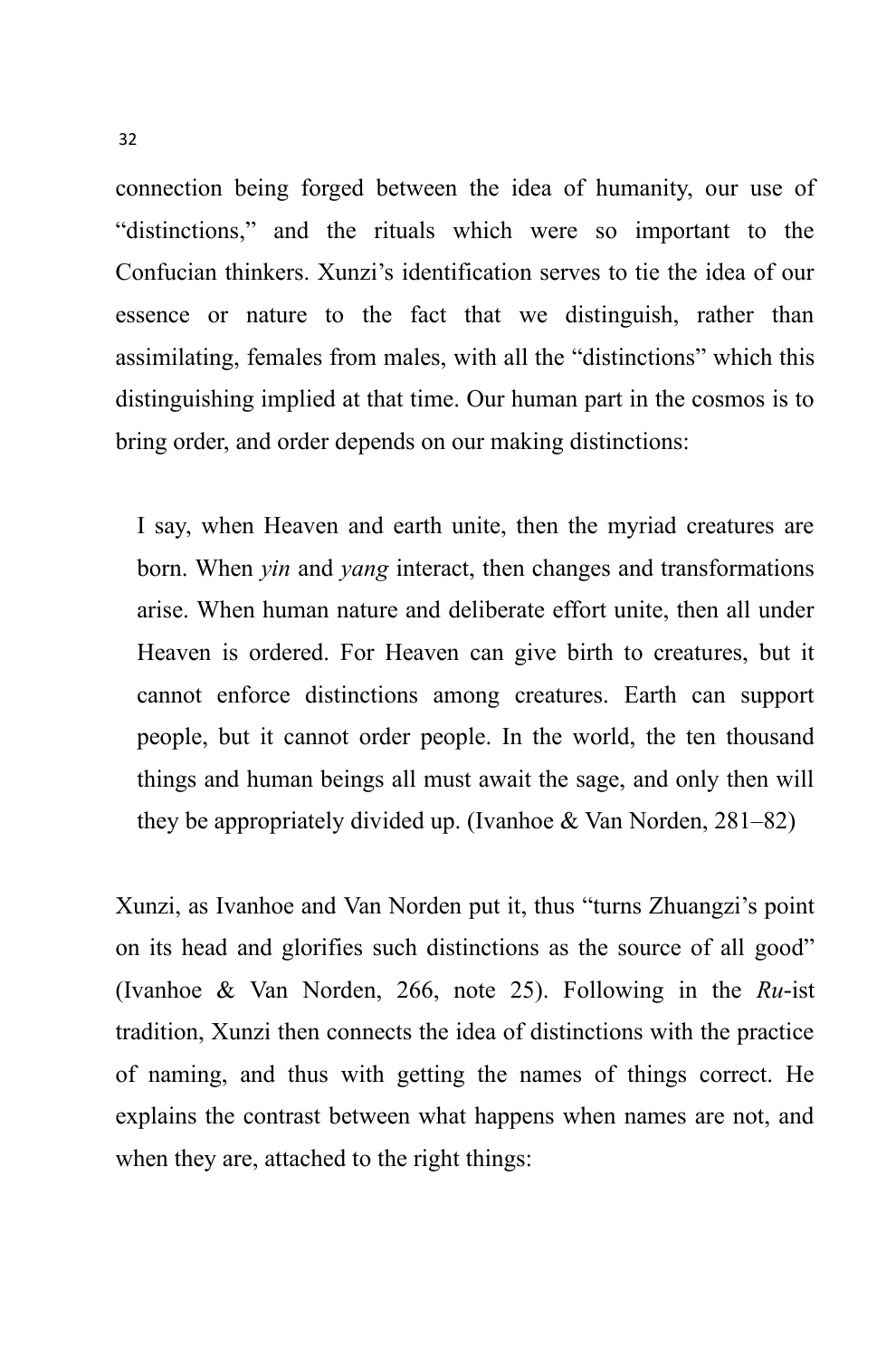When different forms make contact with the heart, they make each other understood as different things. If the names and their corresponding objects are tied together in a confused fashion, then the distinction between noble and base will not be clear, and the like and the unlike will not be differentiated. If this is so, then the problem of intentions not being understood will surely happen, and the disaster of affairs being thereby impeded and abandoned will surely occur. Thus, the wise person draws differences and establishes names in order to point out their corresponding objects. Most importantly, he makes clear the distinction between noble and base, and, at the least, he distinguishes the like and the unlike. When noble and base are clearly distinguished, and like and unlike are differentiated, then there will be no problem of intentions not being understood, and the disaster of affairs being thereby impeded and abandoned will not occur. This is the reason for having names…. (Ivanhoe & Van Norden, 293–94)

Here, Xunzi is drawing heavily on the *Ru*-ist doctrine of "the rectification of names." Since the names in question will include gender-distinctions, those distinctions can be smuggled in under the cover of the Confucian tradition. The contrast here with the proto-Daoist thinkers, who purport to reject, or at least be suspicious of, distinctions, should be clear.

These issues of correct names and distinctions also intersect with another central theme of Xunzi's thinking, his evaluation of human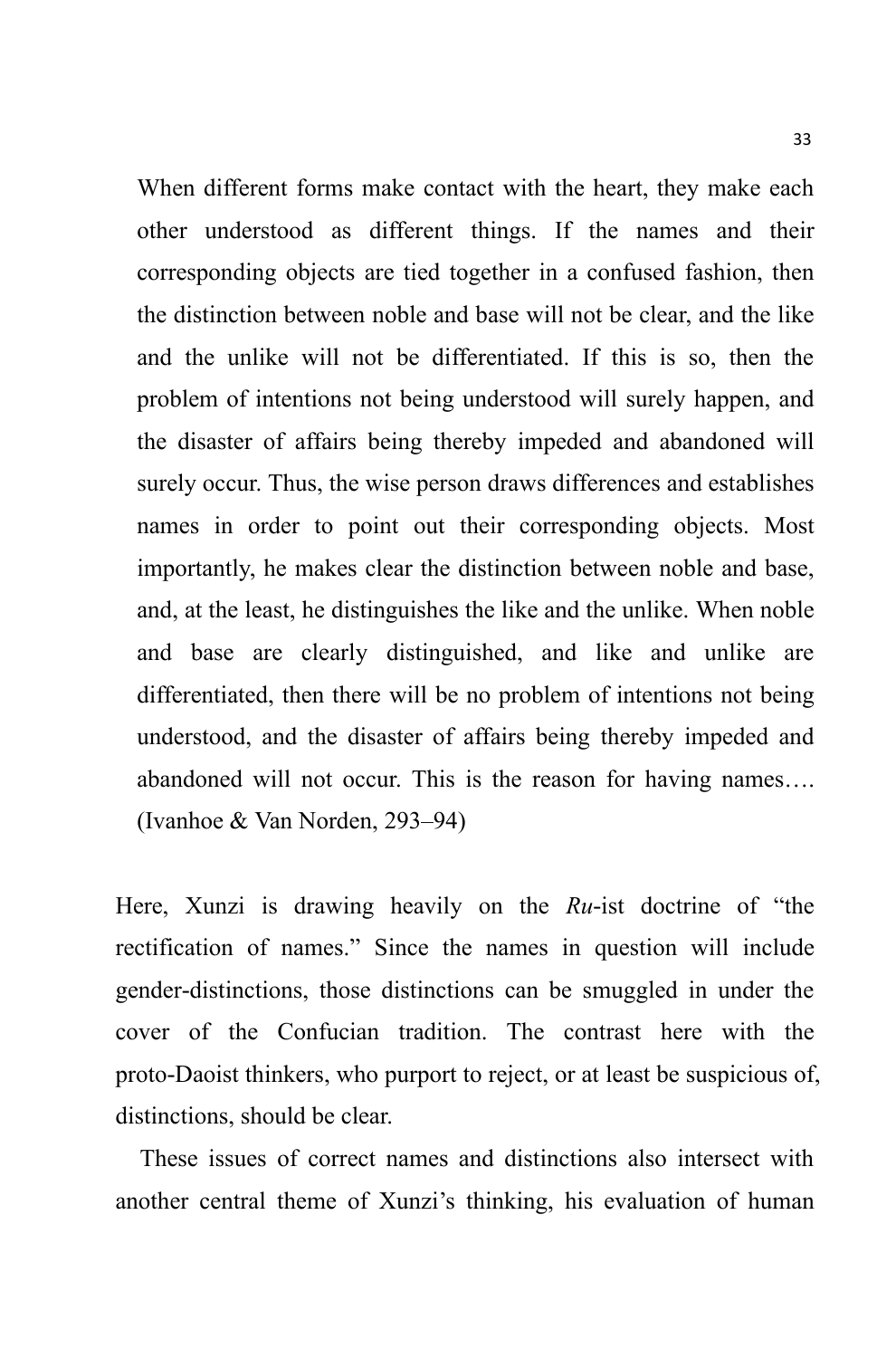nature. Arguing against Mengzi's more positive evaluation of human nature, Xunzi tells us that "For any discourse, one values it if things conform to its distinctions, and if it matches the test of experience" (Ivanhoe & Van Norden, 303). Making his own case that ritual and standards of righteousness cannot possibly belong to people's nature, Xunzi says:

Heaven does not favor the people of Qi and Lu and exclude the people of Qin. Then why is it that with regard to the standards of righteousness for father and son, and the proper distinction between husband and wife, they [the people of Qin] are not as good at filial reverence and respectful good form as those of Qi and Lu? It is because the people of Qin follow along with their inborn dispositions and nature, take comfort in utter lack of restraint, and are lax in regard to ritual and the standards of righteousness. How could it be because their natures are different? (Ivanhoe & Van Norden, 304).

For Xunzi, human nature is constant, universal, and unimpressive. What sets us above the beasts, and gives us our proper place in the cosmos, are the deliberate efforts we make, efforts embodied particularly in what beasts can never aspire to, the correct use of names and the distinctions they incorporate.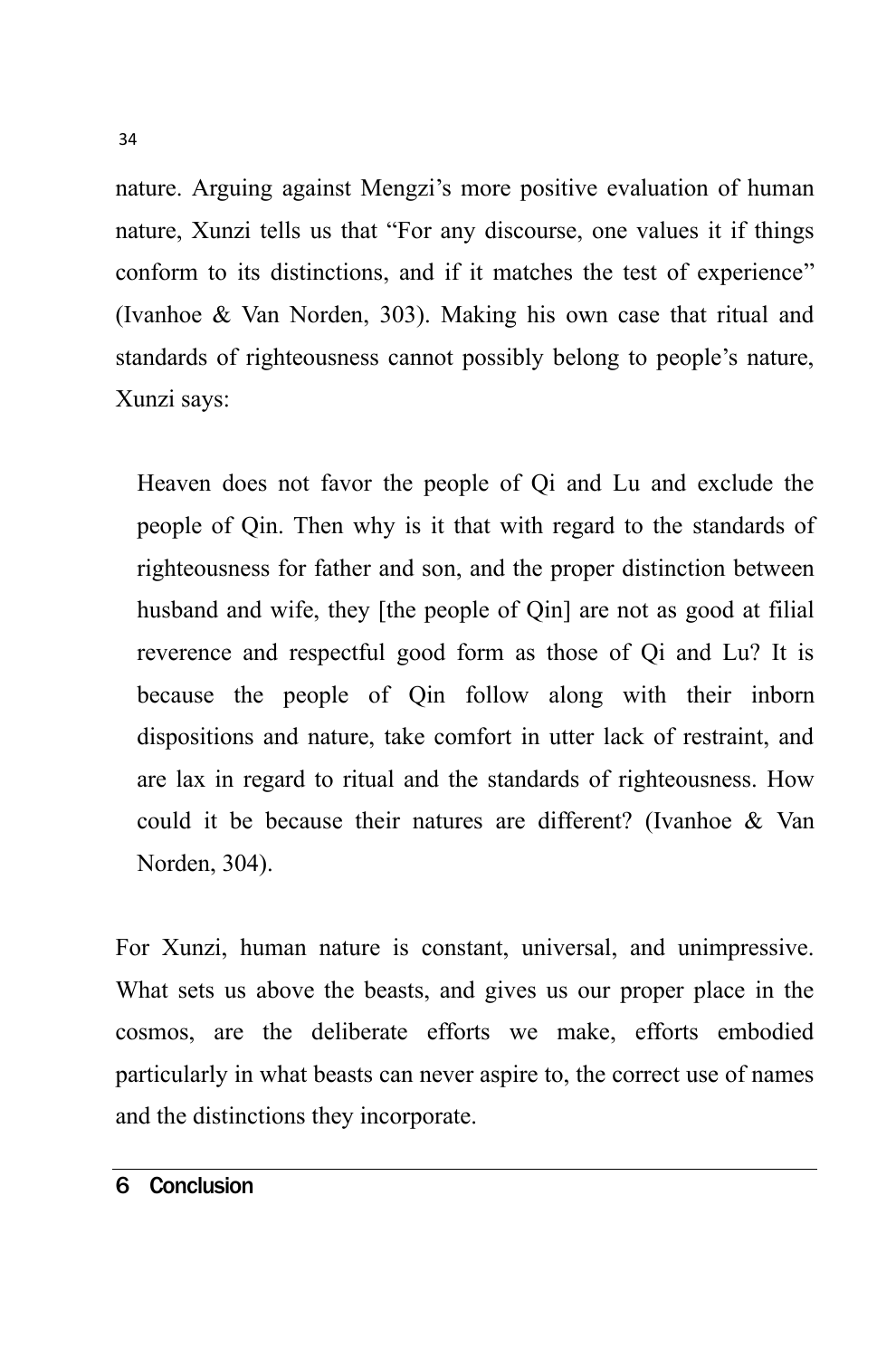The main texts discussed here, the *Analects, Lienu Zhuan, I Ching* and those of the early post-Confucian philosophers, together give us an understanding of the roles and representations of women in classical Chinese philosophy.

The introduction of *yin-yang* gender distinctions into Confucian philosophy by Dong Zhongshu clearly demonstrates how the gender roles at the time could be reinforced by the assigned qualities of *yin*  and *yang.* Certain qualities associated with *yin* (nurturing, yet also jealousy and bitterness) supported women's assigned domestic roles. This was also shown in the three passages from the *Analects.* In *Analects* 17.25, we find women were represented as difficult and "resentful." In *Analects* 8.2 and 6.26 women are represented as unsuitable for the realm of politics, the "outer." It is noteworthy, however, that the story of Ling Liang from the *Lienu Zhuan* suggests that although women being involved in "outer" affairs was looked down on, there were still women who would be and who would occasionally get praised for doing so.

The portrayal of women in the *I Ching* is very similar to that of the *Analects.* Here, terms such as "submissive" and "gentle" were used to describe women and their roles as wives, representing women as passive. This also demonstrates *yin* qualities, to show that the roles of women during classical Confucianism were reinforced by the *yin-yang*  gender distinctions. Though there is a mention of a "complementary" relationship in the *I Ching*, the roles given to women were still very different to those for men, and women did not hold the same power,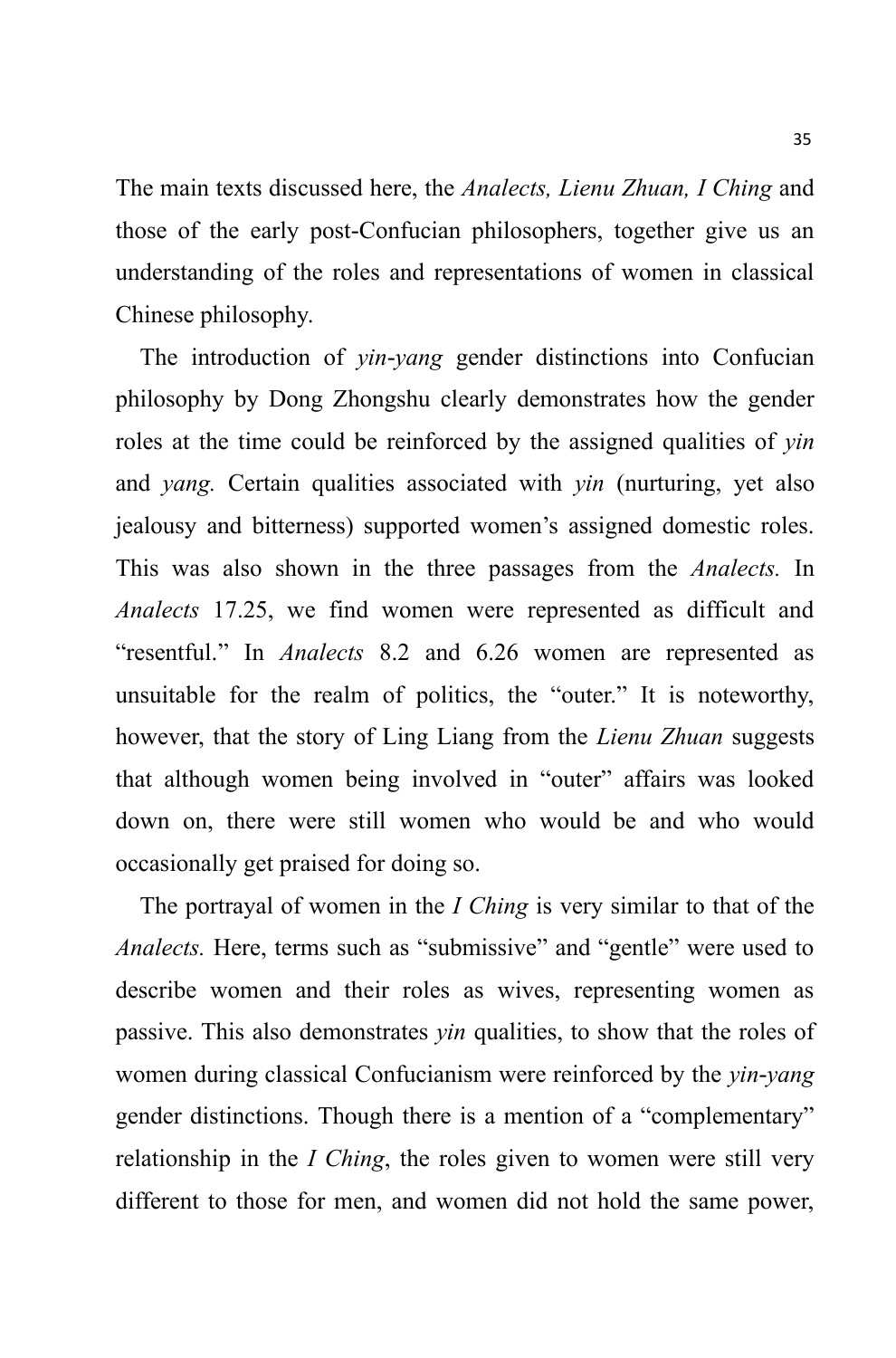which implies that women were represented as inferior to men. Lastly, when considering post-Confucian thinkers, women also appear to be only referred to in their roles of a wife or mother, and not as people in themselves. Further, the term "distinction" is explored when looking at the relationship between men and women. This could demonstrate that women may not have continued to be viewed as inferior, but instead as different to men because of their distinctions.

We have seen that the roles of women during the classical period of Chinese philosophy tended to be as part of the "inner," working domestically as a housewife and mother. Women were represented as submissive and passive, as with the qualities ascribed to *yin* energy, and therefore as inferior to men. Despite representations of women in philosophy being so during this time, there were exceptions, specific women who could take a male "outer" political role, but would be looked down on for doing so. This shows that it was realised, explicitly or otherwise, that women were capable of taking those roles, but also that they were not allowed to take such roles at that time.

#### **References**

Duignan, Brian. 2019 "Dong Zhongshu." *Encyclopaedia Britannica*. Accessed from  $\blacksquare$ 

<https://www.britannica.com/biography/Dong-Zhongshu>

Eno, Robert (trans.). 2015. *The Analects of Confucius*. Accessed from [http://www.indiana.edu/~p374/Analects\\_of\\_Confucius\\_%28Eno-201](http://www.indiana.edu/~p374/Analects_of_Confucius_%28Eno-2015%29.pdf) [5%29.pdf](http://www.indiana.edu/~p374/Analects_of_Confucius_%28Eno-2015%29.pdf)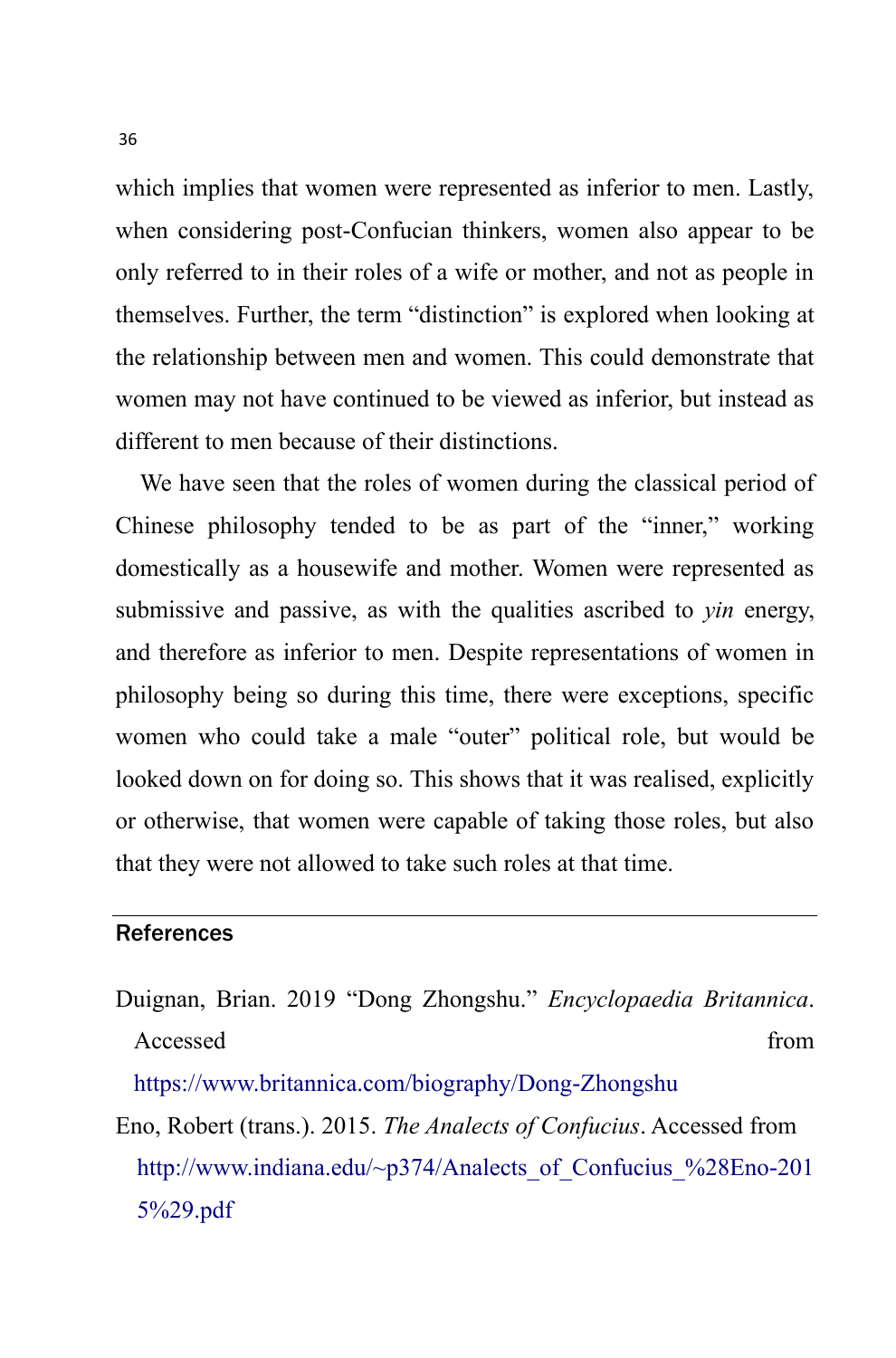- Foley, Brendan. 2010. *The Yin Yang Complex: Create Success by Understanding the World's Oldest Dynamic Forces*. Cork, Eire: Mercier Press.
- Foust, Matthew, and Tan Sor-Hoon. 2016. *Feminist Encounters with Confucius*. Leyden: Brill.
- Goldin, Paul R. 2019. "Classical Confucianism," Oxford Bibliographies online. Accessed from [https://www.oxfordbibliographies.com/view/document/obo-9780199](https://www.oxfordbibliographies.com/view/document/obo-9780199920082/obo-9780199920082-0060.xml) [920082/obo-9780199920082-0060.xml](https://www.oxfordbibliographies.com/view/document/obo-9780199920082/obo-9780199920082-0060.xml)
- Ivanhoe, Philip J., and Bryan W. Van Norden (eds.). 2005. *Readings in Classical Chinese Philosophy*. 2nd edition. Indianapolis: Hackett.
- Kinney, Anne Behnke. 2014. *Exemplary Women of Early China: The Lien Zhuan of Liu Xiang*. New York: Columbia University Press.
- Kinney, Anne Behnke. 2017. "Women in the *Analects*," in *A Concise Companion to Confucius*, edited by Paul R. Goldin, 148–63. New Jersey: Wiley-Blackwell.
- Li, Chenyang. 2000. *The Sage and the Second Sex: Confucianism, Ethics, and Gender*. Chicago: Carus Publishing Company.
- Ma, Lin. 2016. "On the Dao of *Ci* (Feminine/Female) in the *Daodejing*," in *The Bloomsbury Research Handbook of Chinese Philosophy and Gender*, edited by Ann A. Pang-White, 229–48. London: Bloomsbury.
- Muller, A. Charles (trans.). 2018. *The Analects of Confucius*. Accessed from<http://www.acmuller.net/con-dao/analects.html#div-18>
- Raphals, Lisa. 1999. *Sharing the Light: Representations of Women and*